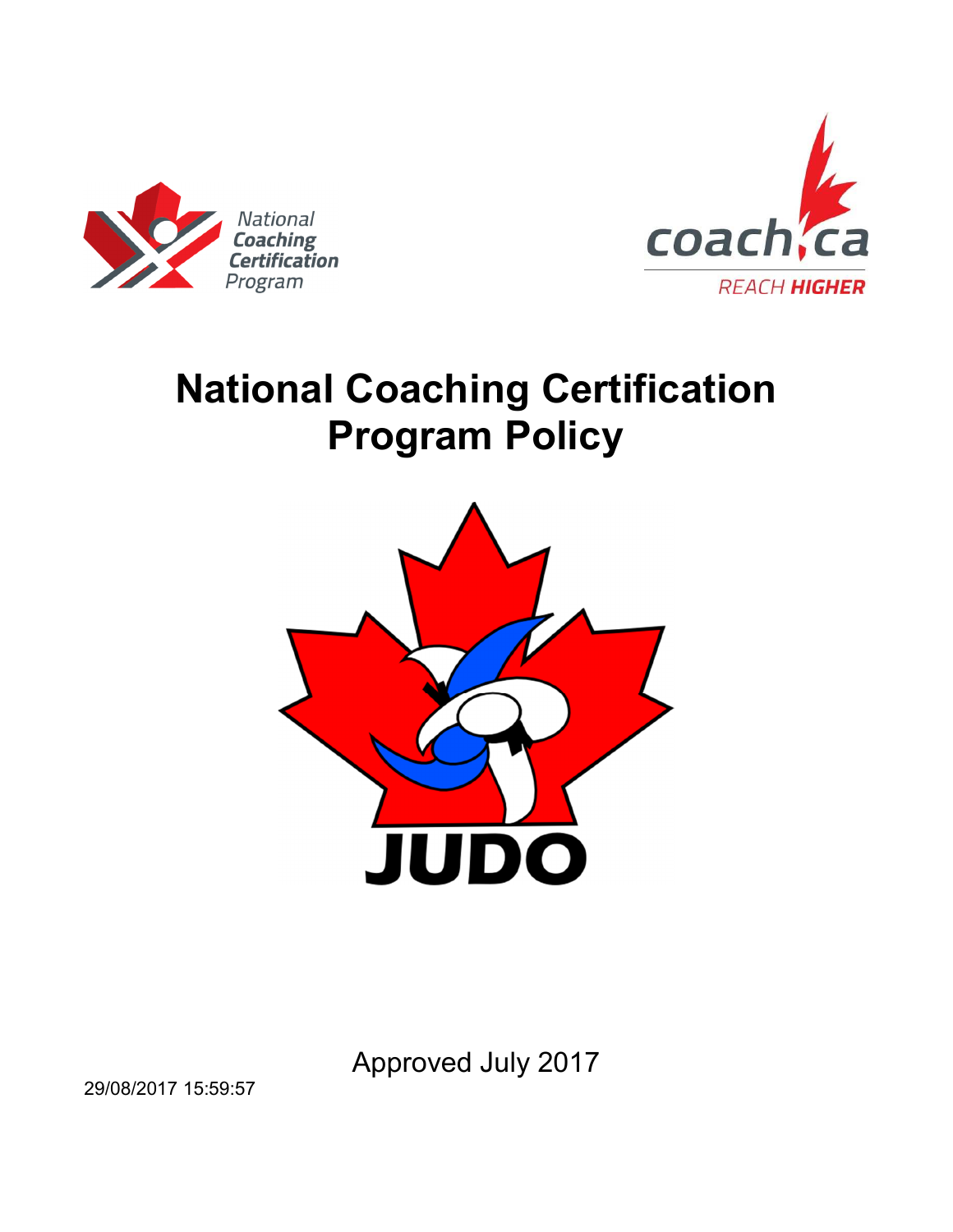### **TABLE OF CONTENTS**

| COACHING ASSOCIATION OF CANADA (CAC) and JUDO CANADA.                                                                                                                |                |
|----------------------------------------------------------------------------------------------------------------------------------------------------------------------|----------------|
| <b>MISSION</b><br><u> 1980 - Johann Barn, mars ar breithinn ar chwaraeth a bhaile ann an t-Alban ann an t-Alban ann an t-Alban ann a</u>                             |                |
| STRUCTURE & OPERATING POLICY MELLET AND RESERVE THE RESERVE TO A REPORT OF THE RESERVE THE RESERVE THAT AND RE                                                       |                |
|                                                                                                                                                                      |                |
|                                                                                                                                                                      |                |
|                                                                                                                                                                      |                |
| NEW! INTRODUCTION TO JUDO for PHYSICAL EDUCATION TEACHERS ___________                                                                                                | $\overline{7}$ |
|                                                                                                                                                                      | 8              |
|                                                                                                                                                                      | 9              |
|                                                                                                                                                                      |                |
| <b>DIRECT ACCESS OPTION to the Competition Development course FOR ELITE COMPETITORS</b><br>only:<br><u> 1989 - Johann John Stone, meilich aus der Stone († 1989)</u> | 15             |
|                                                                                                                                                                      |                |
| Mentor Coach:                                                                                                                                                        | 19             |
|                                                                                                                                                                      |                |
| Professional Development 20 20                                                                                                                                       |                |
|                                                                                                                                                                      | 24             |
| COACH DEVELOPER - LEARNING FACILITATOR - RESPONSIBILITIES _______________________ 25                                                                                 |                |
| LEARNING FACILITATOR - ASSISTANT AND INSTRUCTOR _________________________________                                                                                    |                |
|                                                                                                                                                                      |                |
|                                                                                                                                                                      |                |
|                                                                                                                                                                      |                |
|                                                                                                                                                                      |                |
|                                                                                                                                                                      | 28             |
|                                                                                                                                                                      | 29             |
|                                                                                                                                                                      | 30             |
|                                                                                                                                                                      | 30             |
| <b>Fee Structure</b>                                                                                                                                                 | 31             |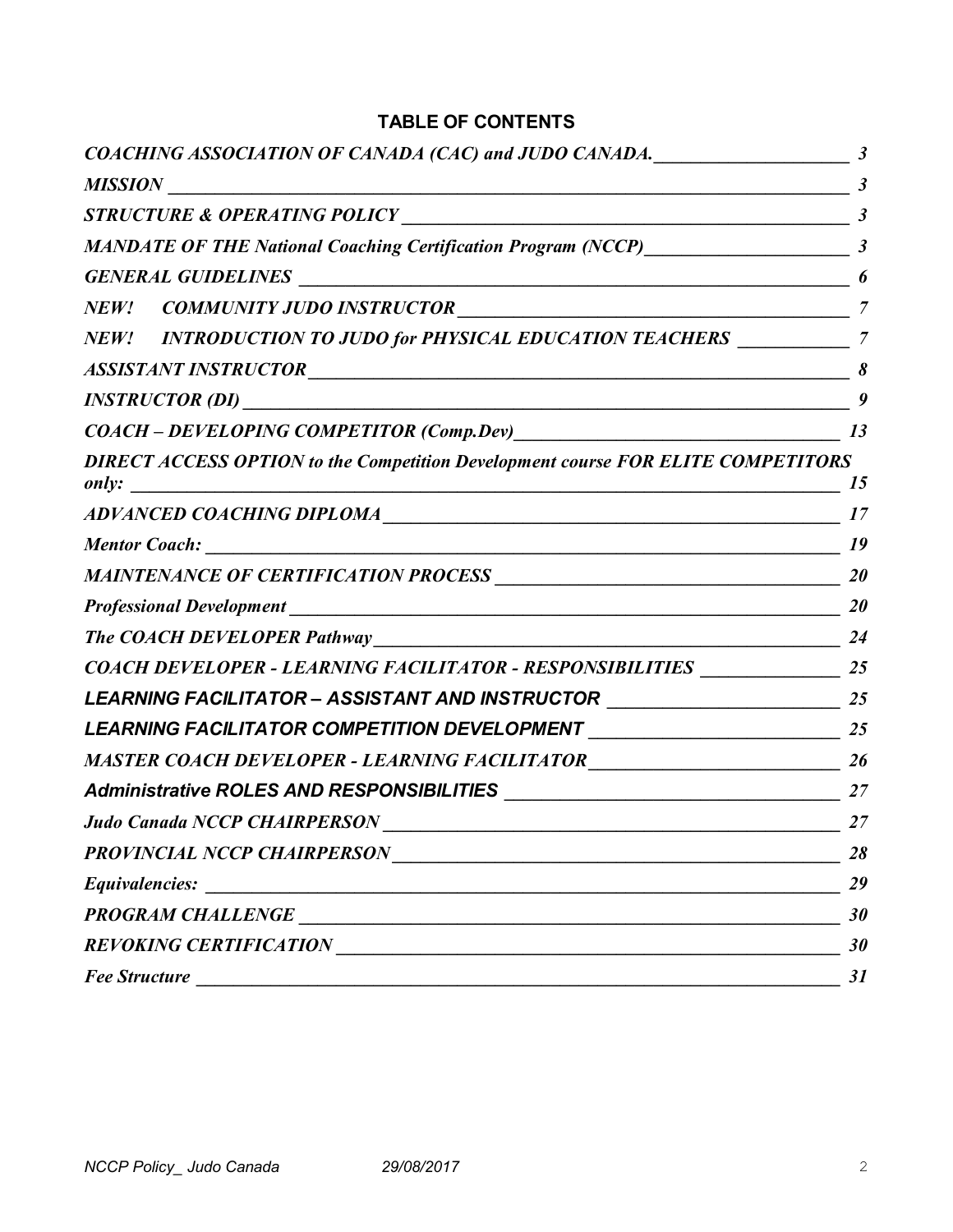# **COACHING ASSOCIATION OF CANADA (CAC) and JUDO CANADA.**

The Coaching Association of Canada (CAC) is the governing body for Coaching Education in Canada. All legitimate sport organizations follow the CAC policies and all Judo Canada programs are developed in cooperation and approved by this organization. The CAC's LOCKER Database gives you access to your coaching transcript. If you are registering for the first time, send an email to the Coach@coach.ca requesting access to the database and you will receive a response with instruction on how to create your coaching account. Notice that the email address from which you send your request must be unique (cannot be the same as someone else's). For more information about the CAC visit: http://www.coach.ca/

# **MISSION**

To provide quality coaching education, training and certification.

# **STRUCTURE & OPERATING POLICY**

- The CEO of Judo Canada nominates the Chair for the National Coaching Certification Program (NCCP), and presents the nomination to the Board of Directors for approval.
- A Board approved NCCP working group must meet at least once a year to attend arising business and plan for future programs.
- **The NCCP Chair will appoint volunteer personnel to Ad Hoc commissions on as needed** basis. Appointments are based on the individual's ability to contribute. A permanent employee of Judo Canada is an ex officio member of any project All recommendations, decision and policies must be ratified by the Board of Directors.

# **MANDATE OF THE National Coaching Certification Program (NCCP)**

The NCCP promotes a philosophy of a Life Long Learning for which both the Courses and Professional Development activities are tools and the Certification and Re-certifications are validation mechanisms.

- 1. Management of the Judo Canada's NCCP in accordance with policies of the Coaching Association of Canada (CAC) and Sport Canada.
- 2. Maintain a record of NCCP Provincial/Territorial access to the CAC Database.
- 3. Designing a framework for awarding/establishing equivalencies for coaches with other qualifications (i.e. foreign coaching credentials).
- 4. Development of a framework for introduction of the Competency Based Education and Training for Coaches in Judo in accordance with the principles of the Long Term Judoka Development Model (LTDM).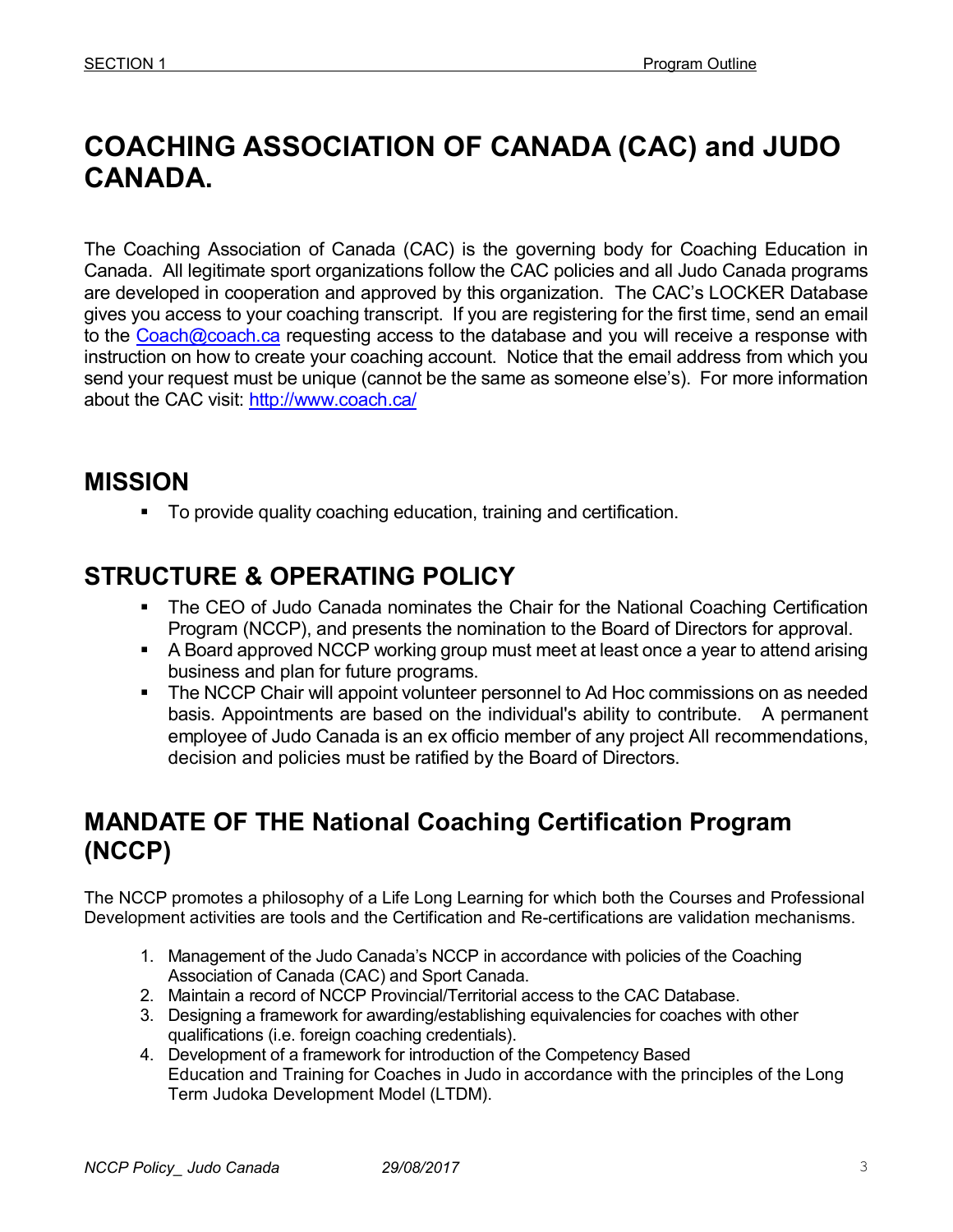- 5. NCCP technical component-development and revisions
	- Develop the technical and practical components of training of coaches in the competitive and instructional streams.
	- **Update the NCCP technical manuals as required.**
	- **IMPROVE the delivery of the NCCP technical courses.**
	- **Train and certify Coach Developers in accordance with the CAC Coach Developer Policy.**
	- **•** Develop and implement judo specific training and evaluation tools for the Advanced Coaching Diploma and the High Performance coaching stream
	- Provide Professional Development opportunities for Coach Developers and Certified coaches.
	- Develop supplementary teaching resource materials (texts, graphics, reference list, video, overheads, etc)
- 6. Policy Formation & Interpretation
	- The NCC Program Chair, in cooperation with the National Office, ensures that the approved policy is applied in a timely, fair and equitable fashion.
	- **The NCCP working group reviews and evaluates policy.**
	- The NCCP working group oversees the implementation of competitive and instructional streams, Technical, Practical and Coach Developer training by communicating closely with the Provincial/Territorial Associations.
	- The NCCP Chair promotes and designs incentives for individuals to be involved in the NCCP.
	- The working group nominates the National Master Coach Developer(s) for Judo Canada who has(ve) the responsibility to train Regional Coach Developers.
- 7. Designate Provincial/Territorial or Regional Master Coach Developers Coaching/Instructing Programs
	- Design coaching education/training system that promotes principles of the Long Term Judoka Development Model (LTDM).
	- Design a coaching development system that integrates the NCCP with programs offered at the National Coaching Institutes (NCI).
	- **Ensure that coaching and instructing programs are ensuring that certified individuals are** respecting the developmental needs of all participants.
- 8. School Teacher development
	- Design and Co-ordinate a teachers' professional development program for Judo.
	- **The Contract of the teaching of specific judo techniques and related subjects.**
	- Co-ordinate the distribution of teaching resource material.
- 9. Administration
	- Ensure that the funding application is submitted to the CAC .
	- Ensure that all NCCP courses are advertised in Judo Canada NCCP calendar and thus sanctioned by the National Sport Governing body.
	- **Ensure all projects are completed on time and within budget.**
	- Submit all documentation, reports, etc. as required by Sport Canada and the Coaching Association of Canada (CAC).
	- **Ensure the NCCP policies, programs and activities are communicated to** Provincial/Territorial Associations, & Provincial Chairpersons of the NCCP Committees.
	- **Supervise the Provincial/Territorial delivery system of the NCCP.**
	- Ensure the committee is represented at all seminars or meetings where Judo Canada NCCP input is required.
	- Frequently monitor and update on as needed basis the CAC LOCKER Coaching Database.
- 10. Human Resource Management
	- **The NCCP Chair or designate may participate in the interview process for the national** coach or contract employee of Judo Canada.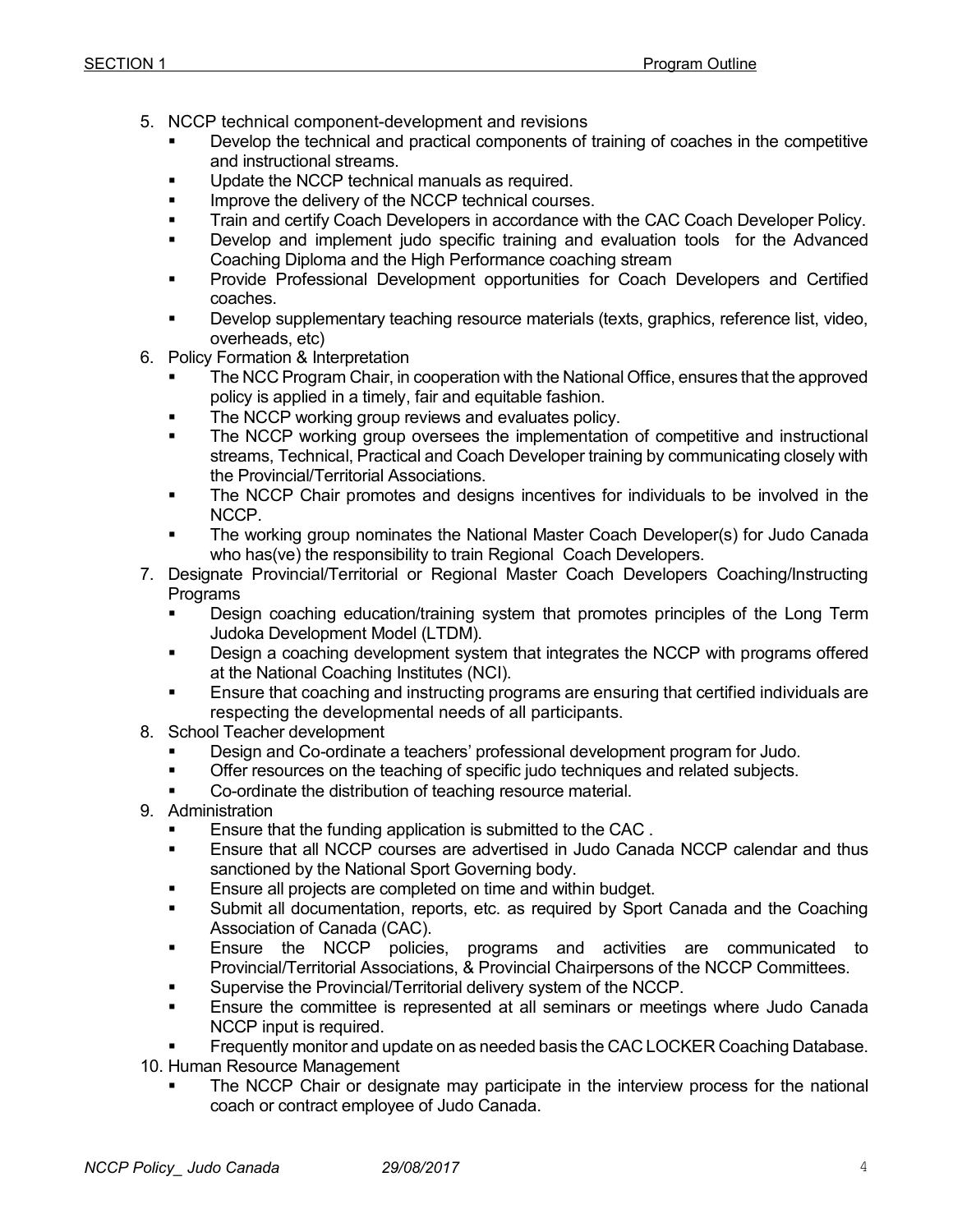- Evaluate the performance of staff involved in the NCCP/Education process and submit accurate recommendations.
- **Recruit qualified and eligible candidates for Coach Developer's duties.**
- **Ensure that the numbers of Certified Coach Developers is adequate to sustain an adequate** volume of coach/instructor training.
- **Ensure that the Certified Coach developers have the opportunity to maintain their** certification status delivering the volume of courses required by the CAC Policy. Support and encourage the professional development of coaches and instructors.
- Improve the level of professional coaching.
- **Promote the development of Canadian coaches, instructors and Education Professionals.**
- Recommend the fee structure associated with coaching education to ensure sustainability of the system.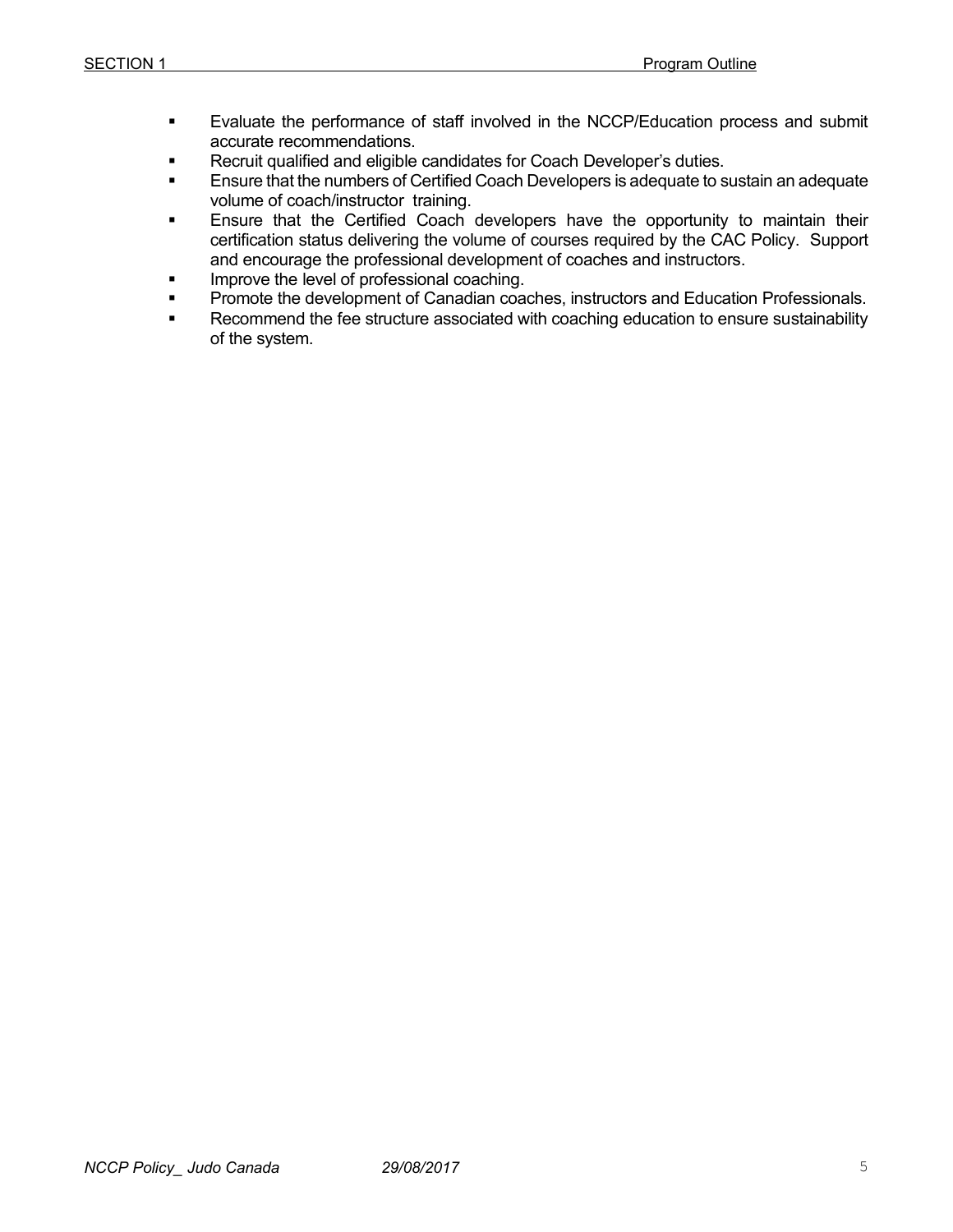# **GENERAL GUIDELINES**

- All the NCCP data is stored in the CAC Database The LOCKER. It is the responsibility of the Coach Developers to complete training in operation of this database and to enter data for completed activities. It is the responsibility of the individual candidate coaches to register for courses in this database.
- As of September 2016, all candidate coaches who are 18 years old and older are required to do background check. For details see: https://www.sterlingtalentsolutions.ca/landingpages/j/judo-canada/
- As of September 2016, registration for all NCCP courses taking place in Canada must be done via the CAC LOCKER Database.
- As per the CAC policy, there is no certification without evaluation.
- The Dojo Assistant and Dojo Instructor courses will offer integrated learning experiences where the theory and the technical components are combined into one course.
- The coach/instructor must have passed the appropriate online "Making Ethical Decisions" component before the practical evaluation.
- In case the coach/instructor in training fails to pass the online Making Ethical Decision (MED) test twice, they will have to take the MED module offered by Provincial/Territorial sport governing bodies (as per the CAC policy).
- Normally, the Practical components of one coaching designation must be completed before credit can begin for the Practical component of the next coaching designation.
- The certification is valid for 5 years, as per the standards set by the Coaching Association of Canada.
- Maintenance of certification is accomplished by:

- Professional development activities as defined by the NCCP committee.

- OR
- Re-evaluation
- If the certification is allowed to expire, the coach must be evaluated once again before certification can be re-established.
- COURSE FEEDBACK FORM Candidate coaches will be asked to provide feedback relative to the course content, the course delivery itself, and the performance of the Coach Developer
- "To ensure that quality of coaching education is not compromised, the Coach Developer to candidate coaches ratio cannot exceed 1:20 in modules that require interaction on the mat and 1:25 in modules that take place in classroom setting.
- NCCP courses must be organized on the pre-registration basis only on a first come first served basis.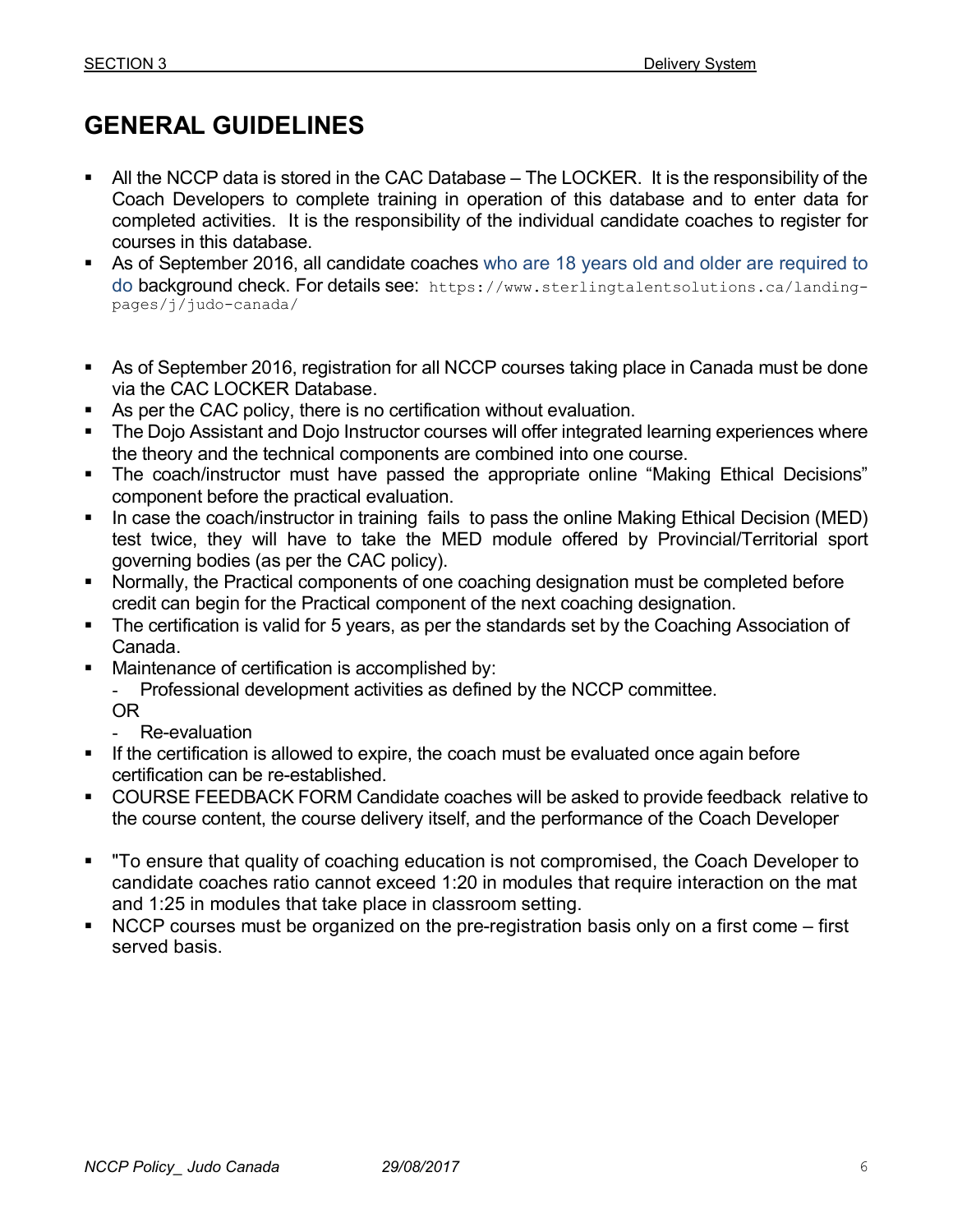# **NEW! COMMUNITY JUDO INSTRUCTOR**

This coaching certification status is intended for instructors involved in teaching in clubs or to recreational judoka who are not involved in competitive streams (shiai or kata) of judo.

Step # 1

Shodan (1<sup>st</sup> degree black belt) evaluation Notice that Shodan promotion by batsugun does not offer this NCCP privilege.

Step # 2

In the CAC LOCKER Database - Ethical Decision Making – Community Sport option - successful on line evaluation. For detailed information see: http://coach.ca/make-ethicaldecisions-med--s16834 NOTE: The cost of the evaluation is paid on line to the CAC directly and cannot be waived by Judo Canada.

Step # 3

- Mandatory Background Check for all Candidates coaches who are 18 years old and older via Sterling agency(an official partner of the CAC) at: https://www.sterlingtalentsolutions.ca/landing-pages/j/judo-canada/
- Step # 4 Succesful On line completion of a "Coach Initiation in Sport" e-learning module available at https://thelocker.coach.ca/onlinelearning
- Once these 4 steps are successfully concluded the Coach will be granted Certified Community Judo Instructor status and will be subject to maintenance standards as defined later in this policy.

### **NEW! INTRODUCTION TO JUDO for PHYSICAL EDUCATION TEACHERS**

This certification status is intended for Physical Education Teachers who are interested in introducing Judo to school students.

Step # 1

Take "Judo 101" technical course offered by Certified by Judo Canada Coach Developer

Step # 2 –only in cases when such requirement is not imposed by the Education Institution by which the Teacher is employed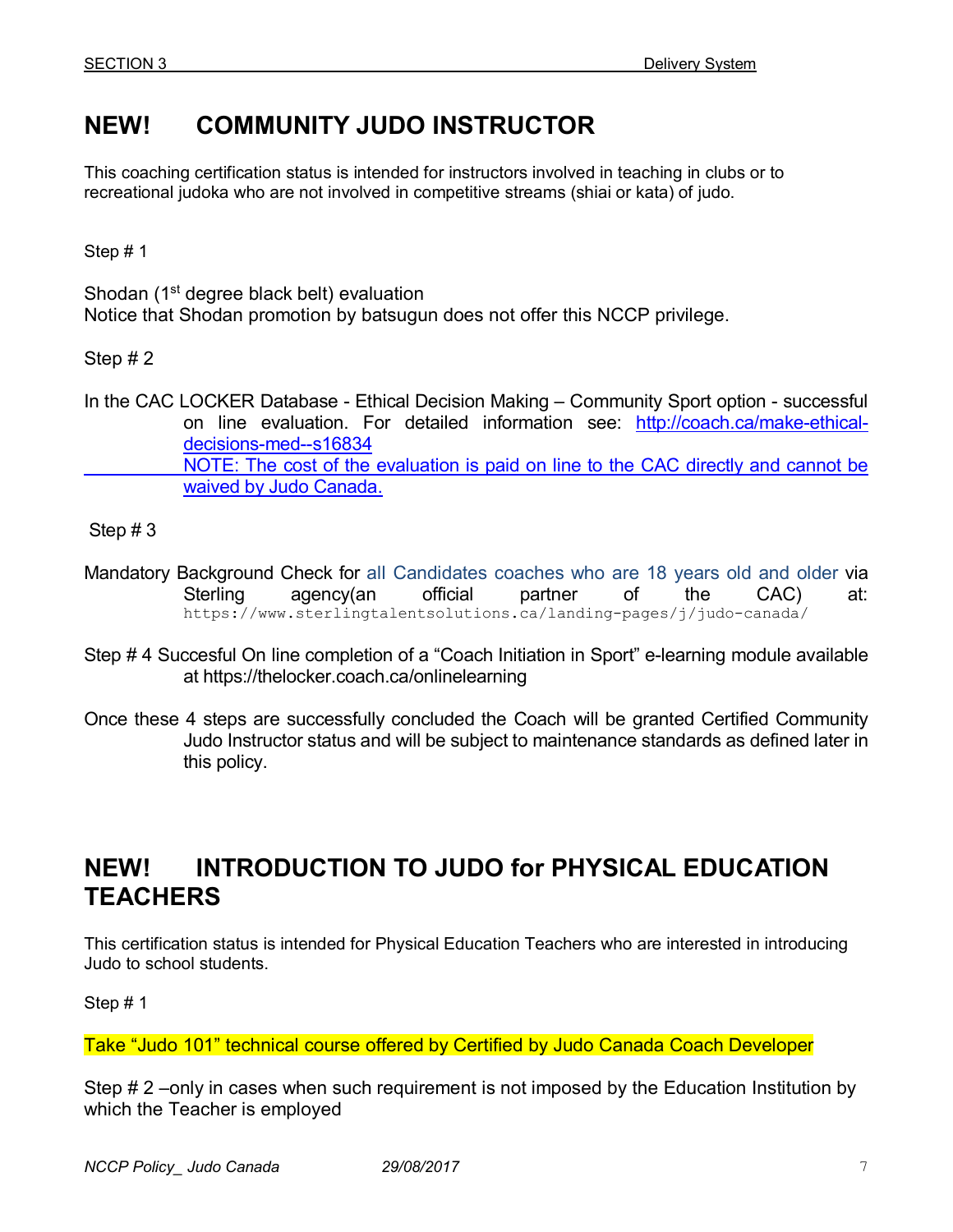In the CAC LOCKER Database - Ethical Decision Making – Community Sport option - successful on line evaluation. For detailed information see: http://coach.ca/make-ethicaldecisions-med--s16834

Step # 3 - only in cases when such requirement is not imposed by the Education Institution by which the Teacher is employed

- Mandatory Background Check for all Candidates coaches who are 18 years old and older via Sterling agency (an official partner of the CAC) at: https://www.sterlingtalentsolutions.ca/landing-pages/j/judo-canada/
- Once these 3 steps are successfully concluded the Teacher will be granted Certified Introduction to Judo Instructor status and will be subject to maintenance standards as defined later in this policy.

# **ASSISTANT INSTRUCTOR**

#### **Step /Weekend # 1**

### INTEGRATED THEORY AND TECHNICAL COURSE

- Overview: The DA training requires completion of the following two professional development modules:
	- $\circ$  Module #1 \_ Making Ethical Decision, Safety and Liability  $-4$  to 6 hours in class; Elearning option available via the CAC Locker Database. For more information see: http://coach.ca/make-ethical-decisions-med--s16834
	- $\circ$  Module # 2 Teaching & Learning Judo: Fundamental, Technical and Mental skills. 6 - 10 hours module on tatami.

These two modules may be delivered in one 16 hours long course

 This Learning Experience prepares the participant to assist in delivery of Judo practices for judo players of all stages of development, with an emphasis on participants under 13 years old. It is recommended that the assistant works under the supervision of a certified Instructor. Assistants under the age of majority must work under the direct supervision of a certified instructor.

Prerequisites:

- $\overline{\mathcal{Q}}$  Minimum age of 16.
- ⊠ Minimum rank of Green belt with a working knowledge of the judo techniques included in the DA program and as identified by the Judo Canada Kyu syllabus.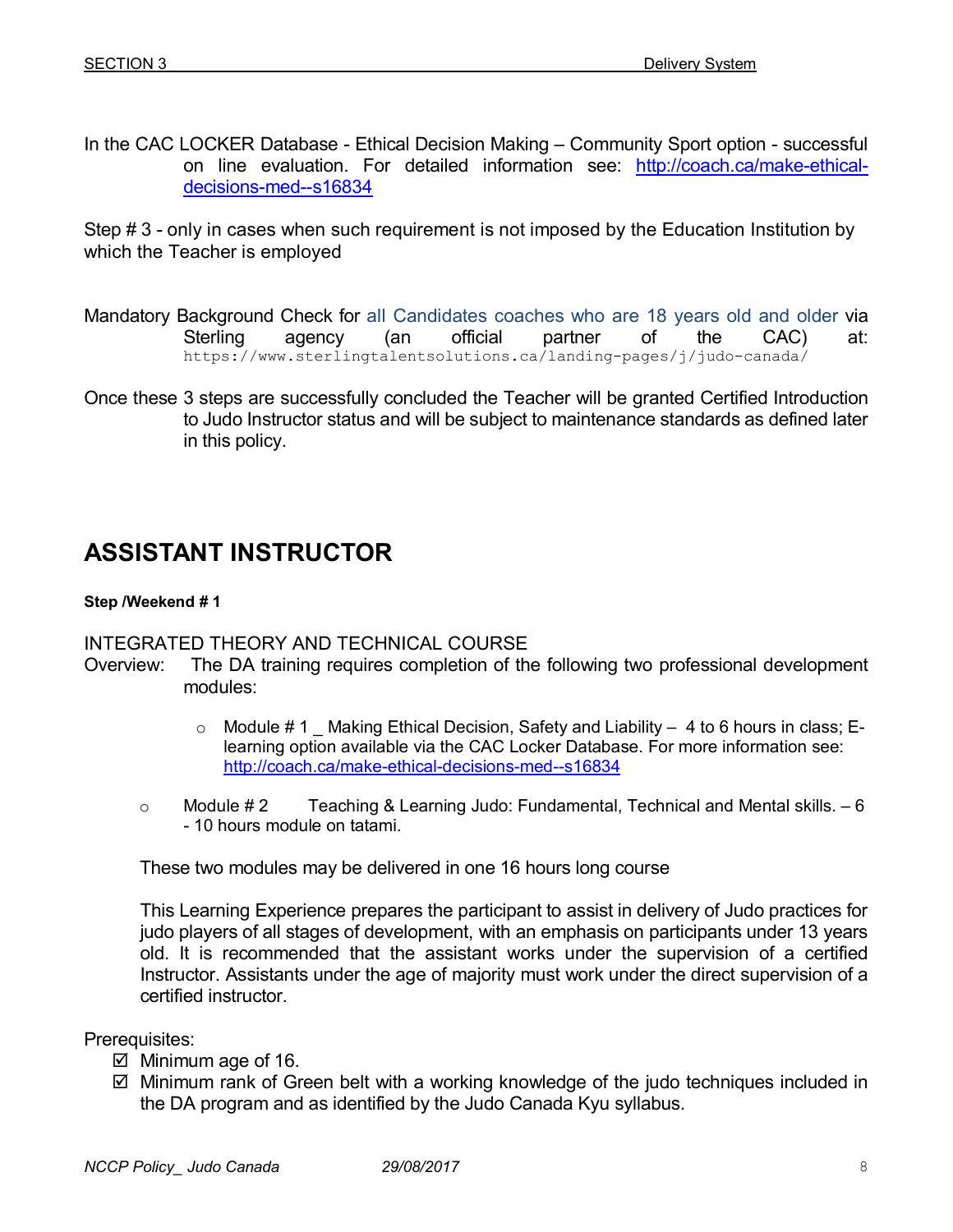- Sterling Backcheck for all Candidates coaches who are 18 years old and older via Sterling agency – for details see: http://sterlingbackcheck.ca/cac\_ace
- •

#### **A successful completion of a module requires:**

- $\boxtimes$  For the "Ethical Decision..." module the on line Making Ethical Decision evaluation
- $\boxtimes$  For the Teaching and Learning Lesson plan(s) structured according to the preferred format with well identified goals and objectives for each part of the lesson.

#### **The Assistant Instructor "In training" status is triggered when one of the following is registered in the LOCKER:**

- $\boxtimes$  successful completion of any of the two identified above modules
- ⊠ Successful passing of the MED on-line evaluation
- ⊠ after a successful completion of any of the two identified above Professional Development modules

Practical Evaluation:

Prerequisites:

- Successful completion of the online "Making Ethical Decisions" component.
- ⊠ Successful completion of all activities specified in the Dojo Assistant curriculum.

It is recommended that the candidate gets familiar with the evaluation criteria, and then acts as an Assistant Instructor at the club level for a minimum of 60 hours before undergoing a formal evaluation.

Candidates will be evaluated as per the formal evaluation standards of the DA course by an accredited DA evaluator (see the Instructor Evaluator Guide on Judo Canada Website).

Forms of evaluation

 By an arranged meeting at a mutually convenient time between the candidate and the evaluator

When in person evaluation is logistically difficult, by submission of a DVD/recorded video of a live practice or by use of other live electronic tools – I.e Skype.

Evaluation of the following competencies is required for the Certified Dojo Assistant :

- Planning a Practice
- **Support Athletes in Training**
- **Analyze Performance**

### **INSTRUCTOR (DI)**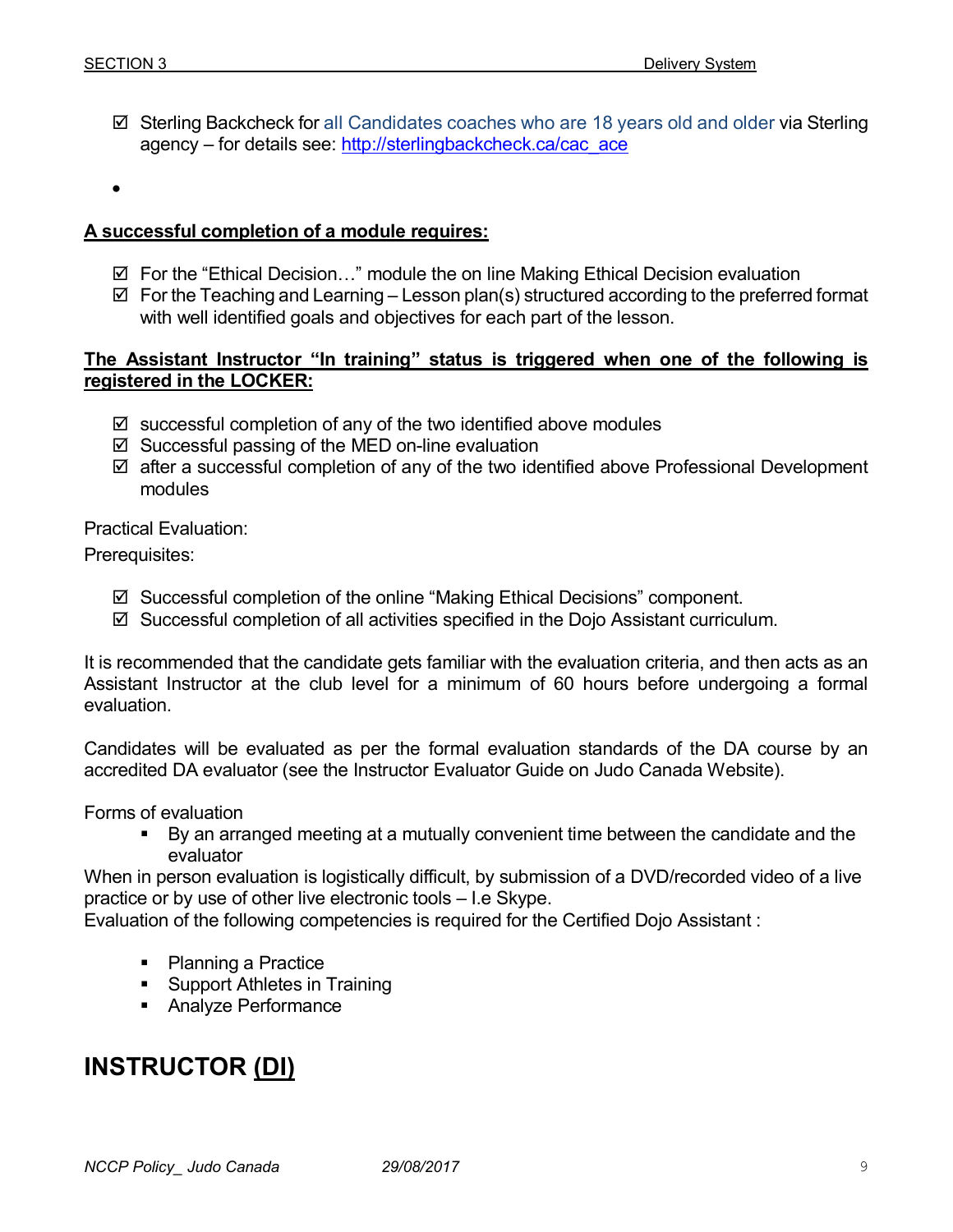### INTEGRATED THEORY AND TECHNICAL COURSE

Overview: The DI training requires completion of the professional development modules required for the Dojo Assistant training, plus the following three Professional development modules:

- o Module # 3 Lesson and Season Planning and basic nutrition in class/on-line 5 to 8 h.
- $\circ$  Module #4 U8/U10 Active Start and Fundamentals Judo Programs 6 to 10 h. module on tatami
- $\circ$  Module # 5 U12/U14 Learn to Train 6 to 10 h. module on tatami

These three modules may be delivered in one 17 to 24 hours long course.

The length of the Module # 3 depends on the preparation of candidates in advance of the course. The basic nutrition Electronic module is offered at: http://s3.amazonaws.com/JUDO/Judo\_Introduction\_to\_Nutrition/story.html If this module is completed by all participants of the course in advance, then the time necessary to cover the rest of the material should be delivered in no more than 5 hours.

Modules 4 and 5 require candidates to present a number of different teaching and training methods. The length of the course may be reduced based on the experience, maturity and technical knowledge of the candidates.

 The "Instructor" course provides the participant with knowledge to instruct technical, physical, and mental aspects of judo and, via completion of an ON-LINE learning module, basic nutrition. The course prepares the participant to be a club instructor responsible for providing judokas with the basic physical literacy skills with emphasis on children under the age of 14; and judo skills as described in the Judo Canada syllabus; and to introduce young judoka to competition.

Prerequisites:

- $\overline{\mathcal{Q}}$  Minimum age of 18.
- ⊠ Minimum rank of Brown belt with a working knowledge of the judo techniques included in the Judo Canada Kyu syllabus.
- ⊠ Complete the on-line "Nutrition for Judo Coaches" E-learning module.
- □ Trained DA.
- Sterling Backcheck for all Candidates coaches who are 18 years old and older via Sterling agency - for details see: https://www.sterlingtalentsolutions.ca/landingpages/j/judo-canada/The Backcheck is required only if the length of time between the check done for the DA was done more than 3 years earlier.

NOTE: To challenge the DI course, see Section 5 of this policy.

### **A successful completion of a module requires:**

- ⊠ For the "Session and Season Planning" module the completion of the exercises in the Workbook.
- ⊠ For the "U8/U10" module, the candidate needs to prepare a season plan for either U8 or U10 with at least two different session plans. These plans must be delivered to the facilitator for review within six (6) weeks of this learning experience.
- ⊠ For the "U12/U14" module, the candidate needs to prepare a season plan for either U12 or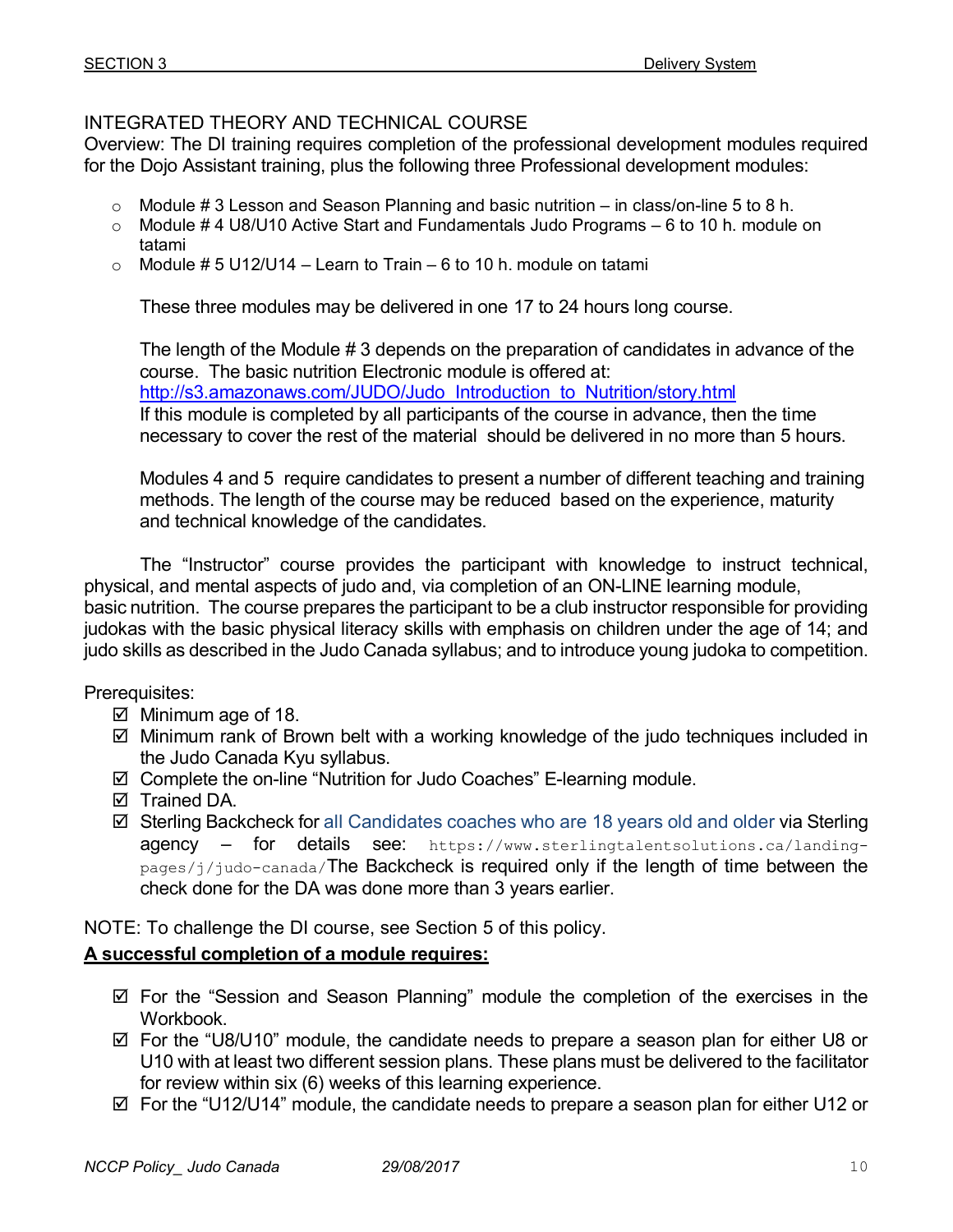U14 with at least two different session plans. These plans must be delivered to the facilitator for review within six (6) weeks of this learning experience.

**To achieve " In Training DI" status:** All eligible candidates who are "trained Assistants" and who completed at least one module specified in the Instructor curriculum.

**To achieve the "Trained DI" status:** Completion of all modules specified in the Instructor curriculum.

### **To achieve the "Certified DI" status : Practical Evaluation**

Prerequisites for evaluation:

- ⊠ Minimum rank of Shodan.
- Successful completion of the online "Making Ethical Decision –for candidates who did not meet this requirement yet. completed this module for DA certification less than 5 years prior to the evaluation for DI
- ⊠ Successful completion of all activities specified in the Dojo Instructor curriculum.

It is recommended that the candidate gets familiar with the DI evaluation criteria and then instructs in a club for a minimum of 120 hours before undergoing a Formal Evaluation.

Evaluation for Instructor includes the following elements:

- **Ø** Planning a Practice
- ⊠ Support Athletes in Training
- **Ø** Analyze Performance
- ⊠ Support Athletes in Competition.

NOTE - NEW!

#### **Combined DA and DI course:**

#### **DA – DI combined course logistics:**

Combined Assistant and Instructor Course can be delivered when one three days long course option is preferable over the two weekends option and it has been successfully piloted in remote parts of Canada where logistics often prevent organization separate DA and DI events.

The recommended schedule of the combined course:

#### *Day 1*

09:00 Introduction

09:15 NCCP Policy

09:30 Role of the Instructor/Running a Dojo 09:45 LTADM 10:10 Break 5 minutes 10:15 **Module 1 starts**: Presentation and Discussion on Safety and Liability issues in Judo. 10:30 Facilitation of the Integrated Ethical Decision Making Module; 13:00 lunch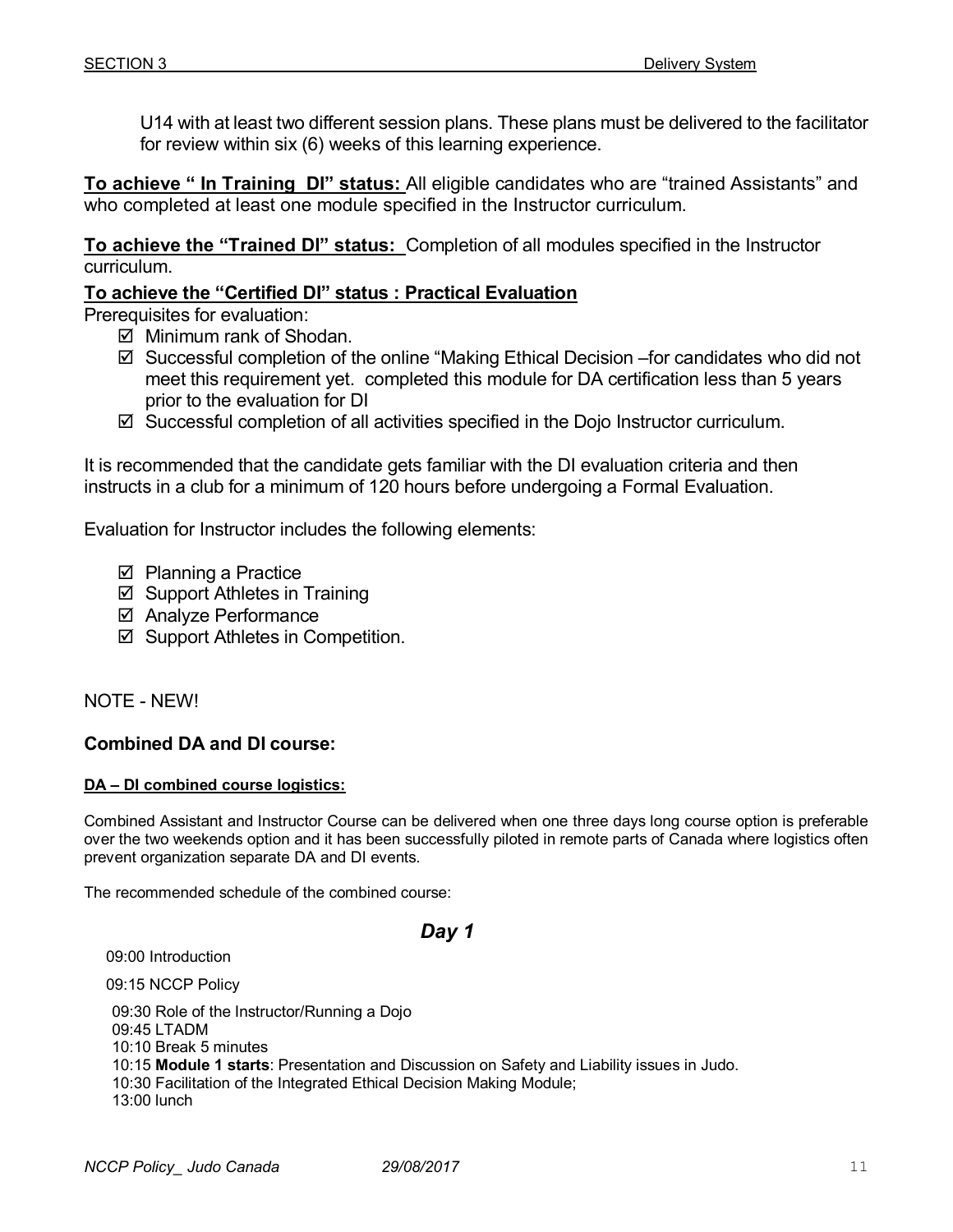14:00 Facilitation of the Integrated Ethical Decision Making Module – cont'd 15:30 Break 15:45 **Module 2:** - (if you have candidates who take only the DI module, they start here). Starts with a short PP presentation on Teaching principles. ON THE MAT: Facilitation of "Application of Teaching and Learning principles to Technical Judo; Basic Mental Skill Training incorporated in Judo sessions" (Fundamental Judo Movement Skills and Judo Technical Skills). 18:30 Break 21:00 End of the session – end of the DA course – for those who took the DA only.

#### **Day 2**

*9:00 Module 3 in the classroom – session planning 10:30 – break 10:45 On the mat - Module 4* 12:45 – Lunch 13:45 Module 3 in the classroom – season planning 17:00 – break 17:30 – On the mat **Module 4** 19:00 - end

09:00 **Module 5**

**Day 3**

10:45 – break 11:00 - Nutrition module – in the classroom – use JC online module – ask one of the participants to facilitate it. 12:30 Break - lunch 13:30 **Module 5.** 17:00 end

The course fees for the DA and DI as well as a fee for **one** evaluation for the Instructor certification.

The DA course fee is \$185 and does not include an evaluation fee. The DI course fee is \$360 and it includes the evaluation.

#### **Modules 1 through 5.**

Modules 1 and 3 are predominantly classroom based. Experienced facilitators may be able to accomplish the tasks in a much shorter time than suggested in the NCCP policy.

Modules 2, 4 and 5 are conducted on the mat and all require involvement of all participants of the course. Only the initial part on teaching and learning principles and the fundamental movement skills are conducted in format where the facilitator delivers a message. The rest of activities are prepared by the candidate coaches and delivered in a micro-facilitation format which can be set up to address a number of topics simultaneously thus allow reduction of the time required to accomplish the objectives of the course. I.e. Teaching specific judo skills – one group can be asked to prepare and deliver a training unit that covers - how to teach this technique – technical aspect; another member of that group - what to pay attention to when teaching it to a 7 years old; another member of a group – what are the potential safety issues when working on this technique; another member – what method of communication is used to address all the learning styles;

This approach allows to progress through these 3 units in less time than listed in the NCCP policy – where these modules are considered for a delivery in two separate courses or as independent PD activities.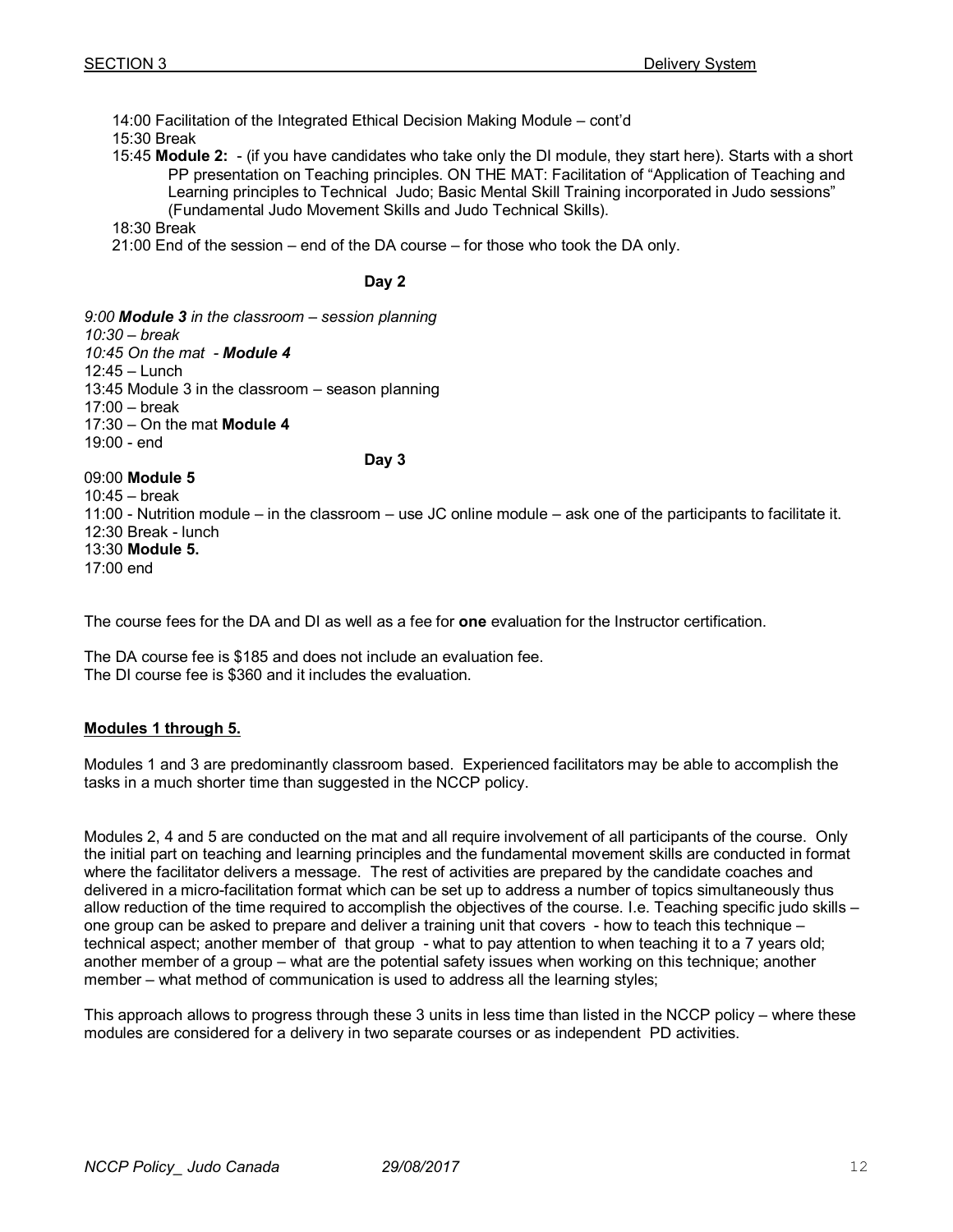# **COACH – DEVELOPING COMPETITOR (Comp.Dev)**

Competition Development courses are under Judo Canada's (AND NOT Provincial/Territorial) jurisdiction.

Courses are offered generally in July; every odd year in English and on every even year in French.

Courses are limited to 20 candidates.

Additional courses may be put in place if demand justifies it.

Minimum number of participants is 10.

MULTISPORT MODULES are offered by Provincial Sport Organizations and are outside Judo Canada's jurisdiction. These 6 modules are:

- o Developing Athletic Abilities;
- o Prevention and Recovery;
- $\circ$  Conflict Management followed by an on-line evaluation
- $\circ$  Leading Drug-free Sport followed by an on-line evaluation
- o Psychology of Performance and
- o Coaching and Leading Effectively.

These modules are obligatory prerequisites for candidates for the Coach of Developing Competitor. These modules are delivered in a multisport environment and are not integrated into Sport Specific format.

### TECHNICAL COURSE

Overview:

 Coach of Developing Competitor - prepares the individual to be a coach responsible for the yearly training and monitoring of athletes in their Train to Train and subsequent development stages, in preparation for provincial/national level competition.

The Judo Technical part of the Coach of Developing Competitor includes two modules:

- o Analysis of Performance Factors in Judo 16 hours in class (2 h.) and on the mat, weight training and field module;
- o Performance Planning 8 hours in class module;

Prerequisites to take the course:

- $\overline{\mathcal{Q}}$  Minimum age of 21.
- ⊠ Minimum rank of Shodan with a working knowledge of the judo techniques included in the Judo Canada syllabus (up to and including Shodan).
- $\boxtimes$  Trained Instructor (or old Level 2).
- ⊠ A letter of recommendation from the provincial/territorial association stating that the participant works with Developing Competitors at the Provincial level; and meets the technical requirements.
- ⊠ Completion of the Multisport Competition Development modules and on-line evaluations where required.

**To achieve " In Training Comp Dev Coach" status** All eligible candidates who are "trained Instructors" and who completed at least one module specified in the Com Dev Coach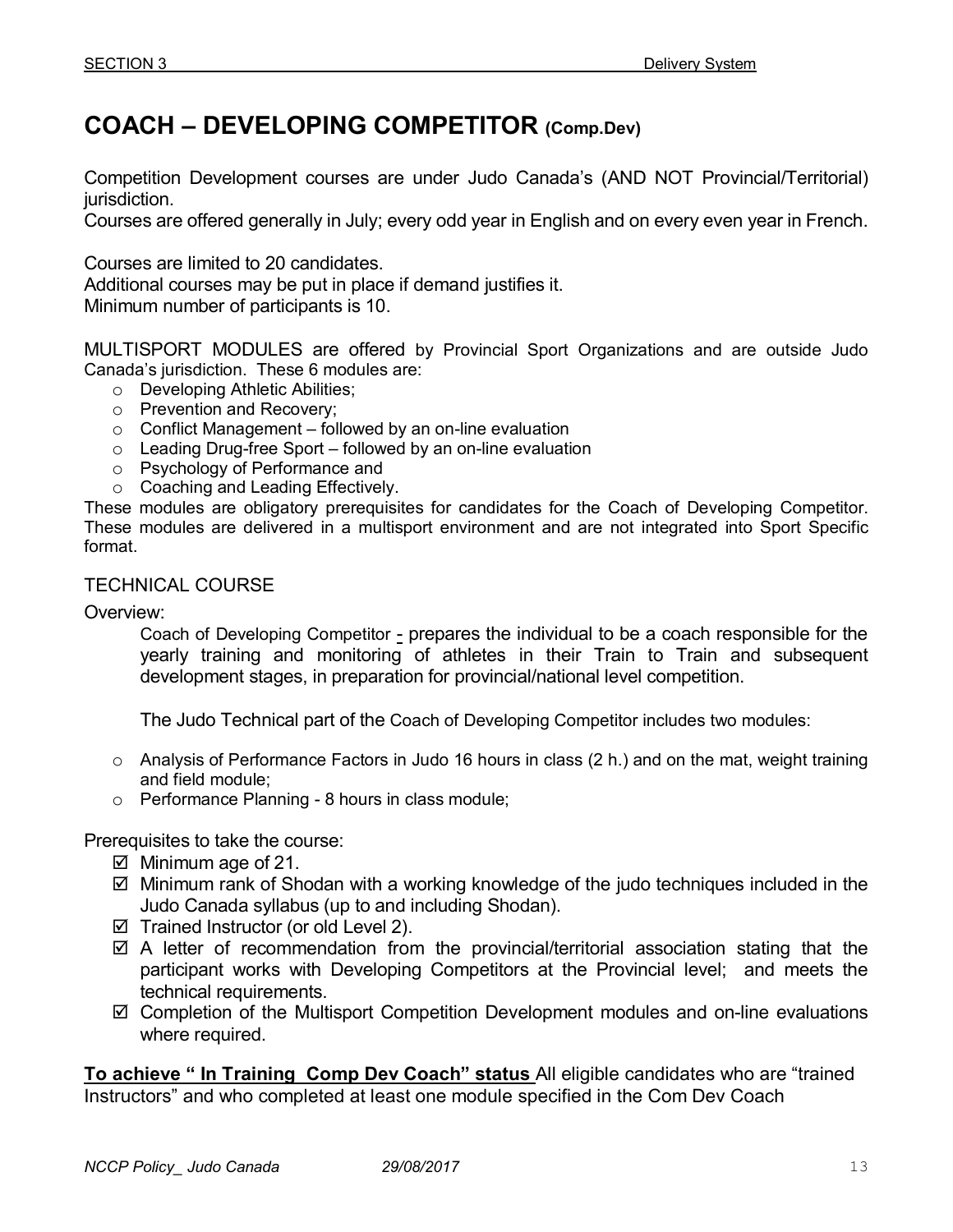curriculum.

### **To achieve the "Trained Comp Dev Coach" status**

Completion of all modules specified in the Comp Dev Coach curriculum and completion of the online "Making Ethical Decision – option for the Coach of Developing Competitor"

### **To achieve the Certified Competition Development Coach**: Practical Evaluation

Prerequisites for certification:

- ⊠ Minimum rank of Nidan.
- $\boxtimes$  Certified Instructor (or old Level 2).
- ⊠ Successful for candidates who are old Level 2.
- Successful completion of all Judo Specific Competition Development modules including on line evaluations where required.
- ⊠ Coach athletes competing at the provincial or national level for 240 hours. Credit for practical hours begins only after completion of the Competition Development. Multisport and Judo Specific Modules
- ⊠ Sterling Backcheck for details see: http://sterlingbackcheck.ca/cac\_ace The Backcheck is required only if the length of time between the previous check was done more than 3 years earlier.

### **Evaluation:**

The evaluation includes implementation and critical reflection on the yearly planning instrument designed and approved in the Performance Planning Module. Coaching skills assessment by Judo Canada or other authorized evaluator(s). Evaluation should be completed within 24 months

- after the conclusion of the course. In exceptional circumstances evaluation may be allowed up to 60 months after the conclusion of the course.
- 1. Assessment by standard track: 240 hours of coaching after the completion of Competition Development Multisport and Judo Specific Modules (the candidate must submit documentation). Coaching hours must have begun with the start of the sporting season and include a maximum of 20 hours in practicum at provincial and national level competition with examples of feedback provided to athletes (minimum of 10 matches). Coaching at one provincial/national competition is equal to a maximum of 4 hours.
- 2. Judo resume including: rank, athletes trained, level of coaching, competitors and results.

3. Yearly Training Plan (YTP) (could be the same as prepared for the Performance Planning Module for 1 athlete (of 16 years or older) or the candidate him/herself. The YTP must feature the following:

- 1. Minimum length of the season considering current JC calendar of events is 37 weeks long Sept to middle of May – plus transition
- 2. Number of tournaments listed must meet the minimum requirements for athletes of this age as per the LTDM
- 3. In athletic abilities at least three specific abilities Speed, Strength, Endurance.
- 4. Volume and intensity must be evaluated either in terms of High/Medium/Low or by Zone of Intensity – as defined in the course materials.
- 5. The Metal Training must include a minimum three defined skills i.e.: goal setting, mental rehearsal, concentration, relaxation, Focus.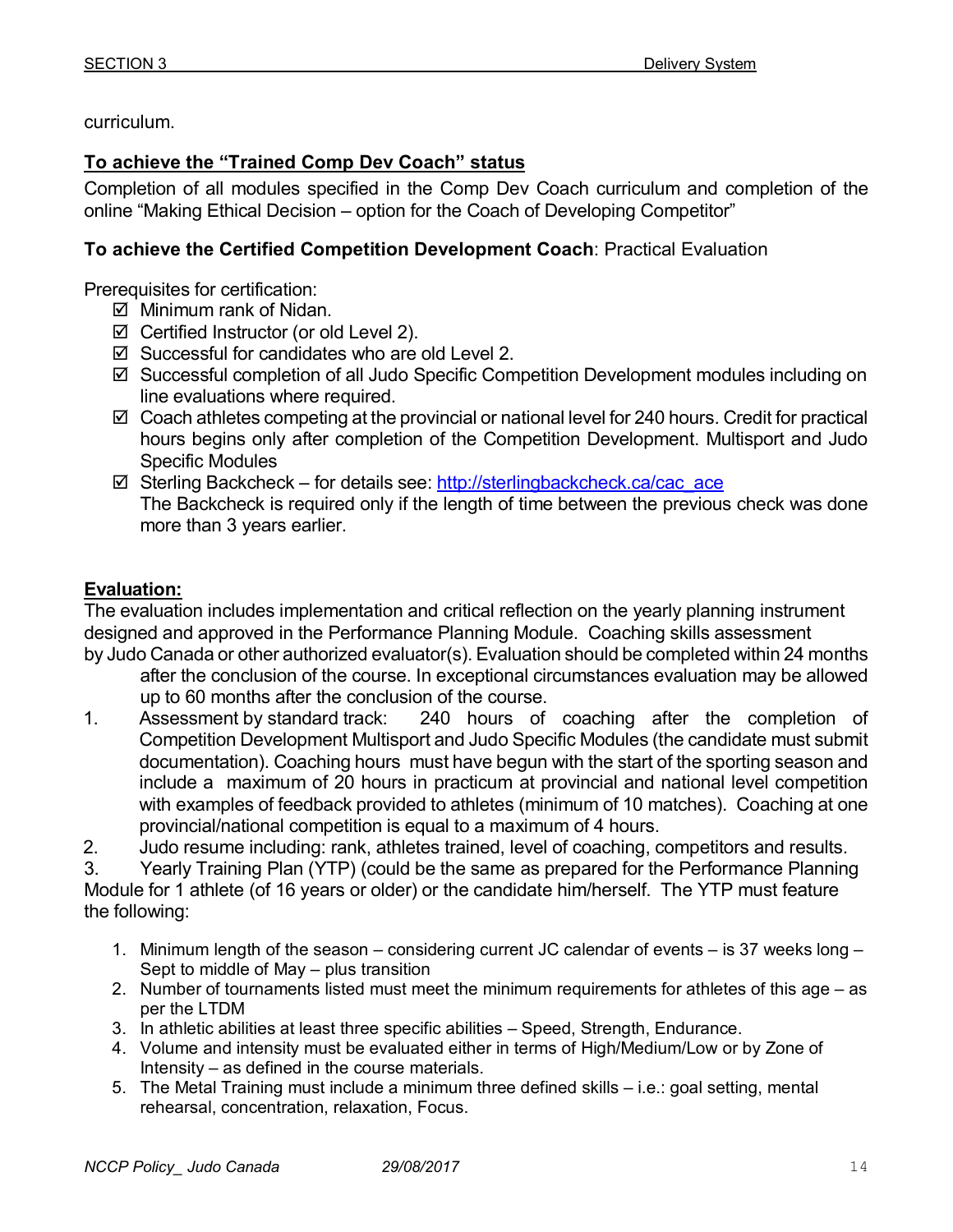- 6. In skill development specific judo technical skills must be listed a minimum of 4 2 tachi waza and 2 ne waza.
- 7. Total number of hours of training/microcycle, must be listed.
- 8. Include one specific Microcycle Plan with all training sessions in it; ensure that sequencing of events within training session is consistent with recommendations as presented in the course materials. All exercises listed in the plans must specify the following: objectives, intensity zone, and description demonstrating understanding of the relationships of objectives that are technical or tactical in nature and their relationships to physiological effects of the exercise.
- 9. In plans for development of specific abilities: the plan must be consistent with information provided during the course and available in the reference manual. The plan must consist at the least of the minimum number of training session/week and number of weeks required for a significant improvement – i.e. minimum number of weeks for significant improvement in aerobic endurance is 6 with a minimum of 2 training sessions per week – in case you choose this athletic ability the plan must include six weeks of training with a minimum 2 aerobic endurance training sessions per week.
- 10. The documentation will be reviewed by designated facilitator or evaluator and the recommendations must be ratified by Judo Canada designated staff.
- 4. Formal "In competition" evaluation by a certified Coach Evaluator.

#### **Self-evaluation**

- Written evaluation as to how the principles learned during the Competition Development Learning experience have been applied in coaching and training programs with the athletes. Comment on the success of implementation and provide recommendations on how to improve.
- The feedback accumulated from coaching hours in competition must be submitted with the critical reflection on the Yearly Training Plan.

The evaluation process must be successfully completed within 24 months after completion of the Technical course.

The evaluation consists of the following:

- ⊠ Evaluation of the portfolio as specified above which includes performance planning and performance analysis.
- ⊠ Support of athletes in Training
- $\boxtimes$  Support of athlete(s) in Competition

A maximum of two attempts will be allowed to successfully complete the evaluation. After two failures, the participant will be asked to re-take the learning experience again.

### **DIRECT ACCESS OPTION to the Competition Development course**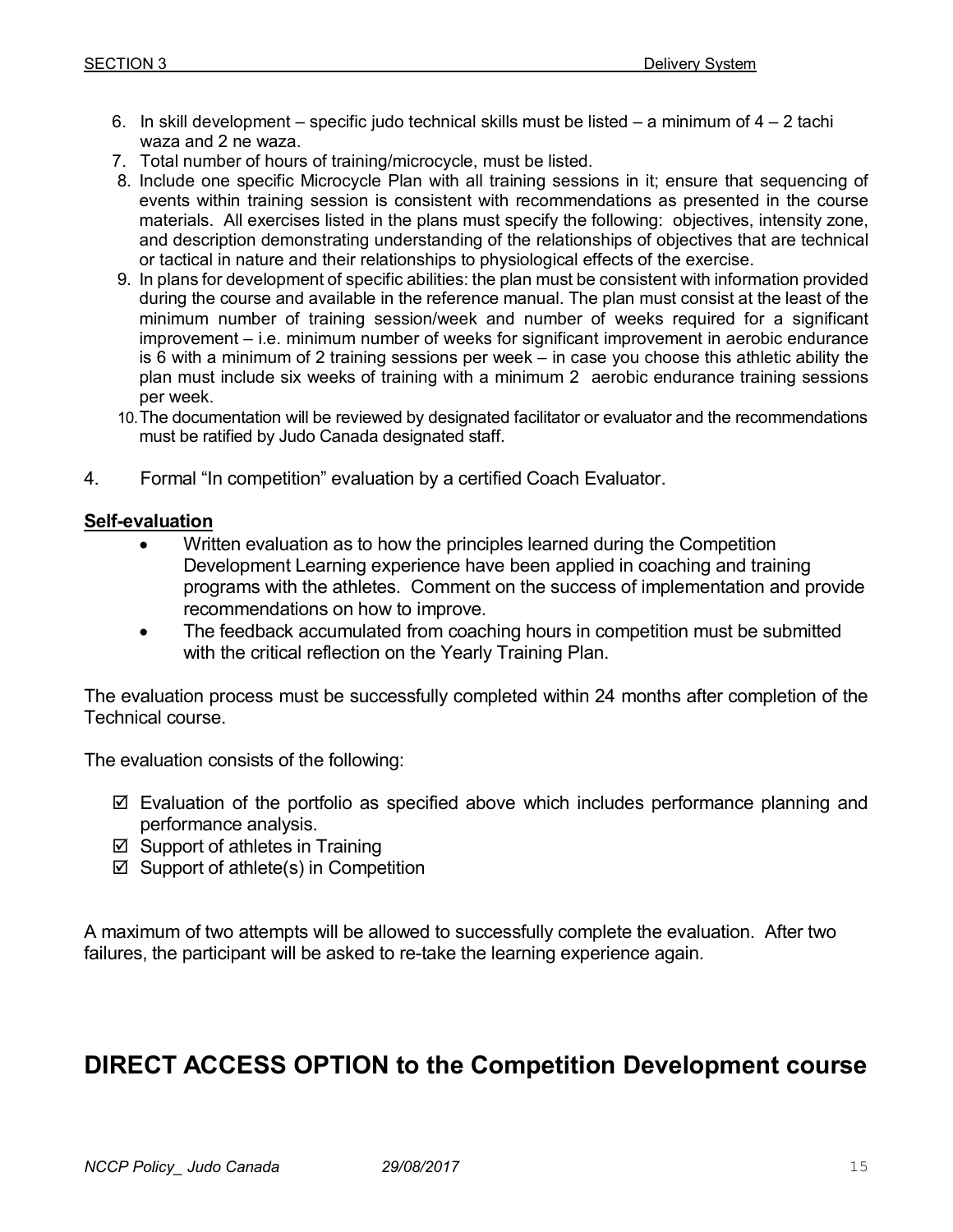# **FOR ELITE COMPETITORS only:**

**Eligibility** 

- **Pass Judo Canada's evaluation on technical competency.**
- Minimum level of performance National Senior Champion or a National "B" team.
	- AND
- education background in Teaching, PED, Kinesiology, Physiotherapy, other related fields,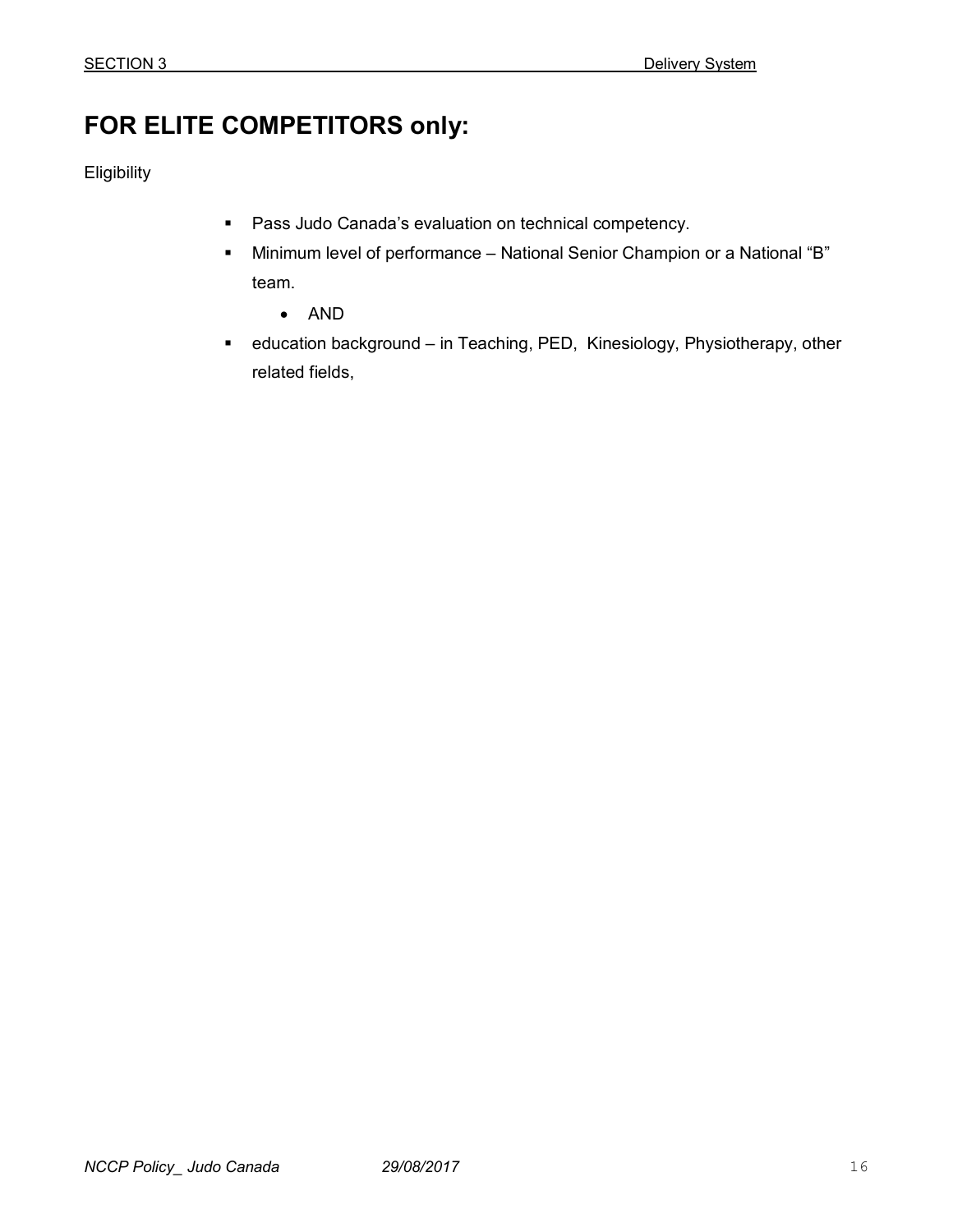# **ADVANCED COACHING DIPLOMA**

The Advanced coaching Diploma is delivered only by National Coaching Institutes (NCI) in cooperation with Judo Canada; Judo Canada's recommendations are necessary for approval into the NCI program;

Judo Canada's recommendation will be provided to all candidates who desire to improve their knowledge and competency. Judo Canada recommendation does not imply that the coach will be working with the national team. The Advance Coaching Diploma is required for but does not offer an automatic equivalency certification for the Competition Development Advanced and for High Performance Coach Certificatoins. Only coaches working with identified National team athletes competing Internationally will be considered for these contexts Certifications.

The Advanced Coaching Diploma predominantly targets coaches working with Train to Train and Train to Compete athletes, which may include:

- Canada Games and provincial team head coaches;
- Personal coaches of pre-carded, provincially carded, and developmental carded athletes;
- Club coaches of highly ranked clubs and self-made/entrepreneurial coaches;
- NSO-identified coaches with potential to develop into coaches of high performance athletes;
- National Training Centre coaches and assistant coaches;

The Advanced Coaching Diploma (**ACD**) provides flexibility for the active coach with a busy schedule. The Diploma is available in a two year, part-time program, but may be obtained in more or less time depending on the location; various delivery schedules are available. The Diploma consists of four core themes; *Coaching Leadership, Coaching Effectiveness, Performance Planning, and Training and Competition Readiness*. Each theme requires coaches to complete a series of modules comprised of several 3 hour units of in-classroom sessions, seminars, workshops or labs. Coaches will be evaluated in each module based on their ability to demonstrate competency coaching developing athletes. Coaches enrolled in the Diploma program will work with a designated master and/or mentor coach who will support them in their completion of program requirements. The diploma program requires a mid-point and final assessment by a panel of content specialists. The Diploma is one step towards certification in the Competition-Development Advanced Gradation context. To complete his/her certification, the coach must contact Judo Canada to apply for the sport-specific evaluation which consists of completion of sport specific tasks defined in the level 4/5 NCCP below.

### **Cost of the ACD program**

The full cost of the Diploma is \$3000.00 for approved Canadian Coaches (and \$13000.00 for international students). Tuition is paid in two installments but may vary by location.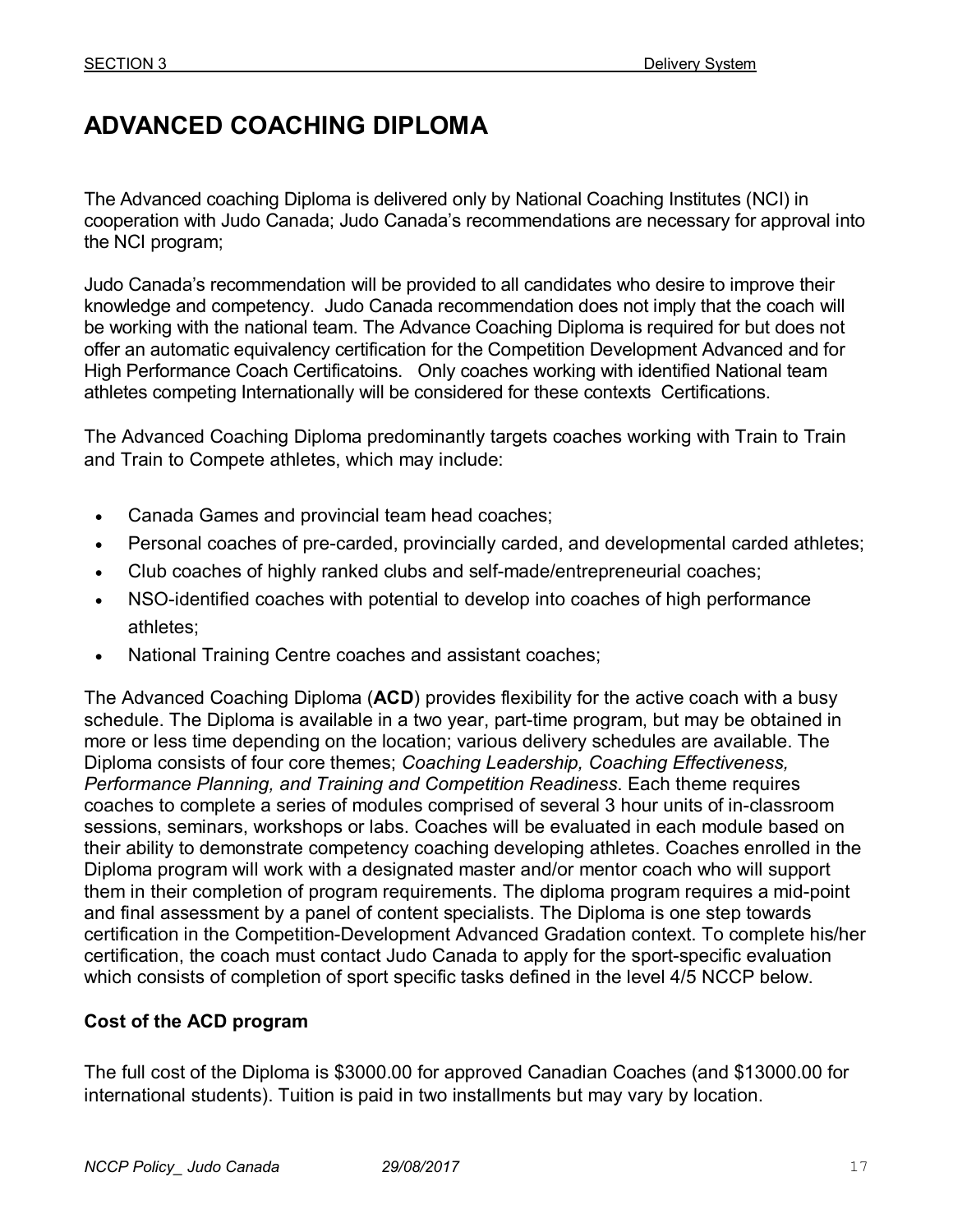To learn more or apply for the ACD program visit: http://www.coach.ca/files/NCIBrochureAugust192013EN.pdf

#### **Transfer of qualifications for level 4 and 5 – see the Equivalencies later in this policy**

Prerequisites for courses:

 Minimum age 24. Minimum rank Sandan. Candidates must be certified Competition Development Coaches (or former Level 3). Coaches must work with National level athletes in the Train to Compete and above development stage and must be recommended for the program by the respective Provincial/Territorial Judo association.

The former level 4 and 5 tasks will serve as a baseline for development of the sport specific program for the HP Coach Certification. At this time Judo Canada opted not to develop certification standards for the Advanced Gradation of the Competition Development program.

LIST OF Judo Specific TASKS required during the Advanced Coaching Diploma program.

| Task 1                               | (judo-specific) | <b>Practical Coaching of advanced Techniques and Skills</b>     |
|--------------------------------------|-----------------|-----------------------------------------------------------------|
|                                      |                 |                                                                 |
| Task 2                               | (judo-specific) | <b>Practical Coaching of Advanced Strategies &amp; Tactics.</b> |
| Task 3                               | (judo-specific) | <b>Practical Coaching - Training Camp</b>                       |
| Task 4                               | (judo-specific) | <b>Practical Coaching - Competitive Tour</b>                    |
| Task 5                               | (judo-specific) | Analysis Of Advanced Biomechanical Principles in Dynamic        |
| <b>Situations of Opposing Forces</b> |                 |                                                                 |
| Task 6 (judo-specific)               |                 | Judo Thesis-Advanced Skill Development Model to be approved by  |
|                                      |                 | <b>Judo Canada</b>                                              |
| Task 7                               | (judo-specific) | Plan, implement and evaluate training plan – Club or Provincial |
|                                      |                 | or National team.                                               |
| Task 8                               | (judo-specific) | <b>Performance Factors in Judo</b>                              |

Prerequisites for certification: coaches must work with Elite level athletes identified as members of the Senior National Team.

**Tasks 1 and 2 must** be evaluated by a Judo Canada NCCP Committee designated mentor coach.

**Tasks 3, 4, 5; 6; 7; 8** will be evaluated by Judo Canada's NCCP Committee designated technical expert.

**Tasks 3; 4 and 7** may be evaluated based on coaching experience at National/ (or Provincial – pending prior approval by Judo Canada NCCP committee) level camps and competitive tours.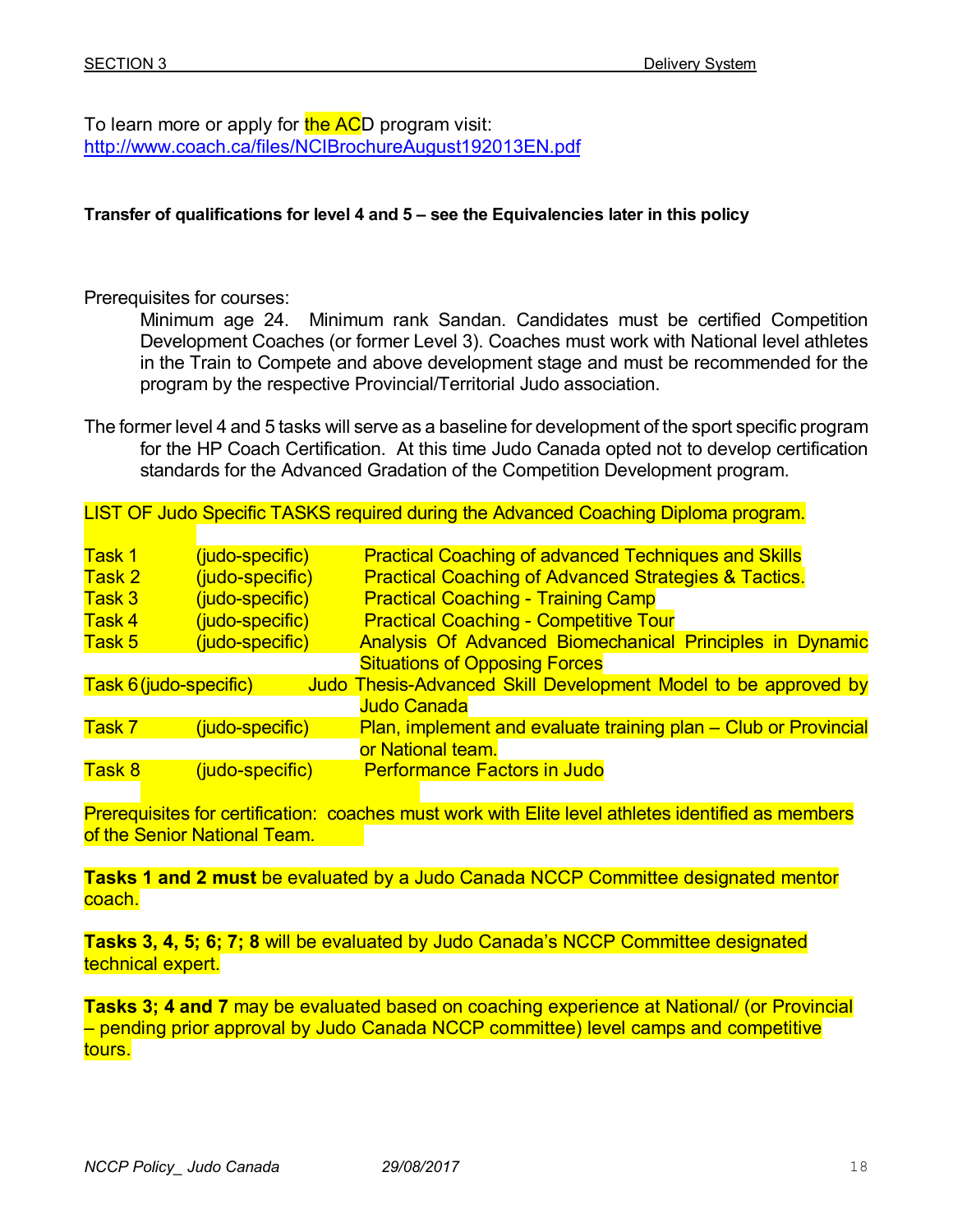# **MENTOR COACH:**

### Definition:

Mentoring is defined as professional assistance in achieving the levels of coaching competency demanded by the coaching credentials sought by a mentee. Coaching Competency may be acquired by interaction with the Mentor coach. Coaching certification cannot be accomplished this way unless the Mentor Coach is also a certified NCCP evaluator.

Eligibility:

- The Mentor Coach must be certified for a minimum of 5 years at the designation sought by a mentee.
- The Mentor Coach must be approved by a jurisdiction in charge of the designation sought by a mentee. Mentor for an Instructor designation must be proposed by the Provincial/Regional Judo Association and approved by Judo Canada; Mentor coaches for the Competition Development; level 4 and level 5 designation must be proposed and approved by Judo Canada.
- The Mentor Coach must agree to teach and demonstrate competencies as determined by the CAC and Judo Canada for the coaching designation sought by the mentee.

### JOB DESCRIPTION:

- The Mentor Coach agree to a personal interaction with a mentee which is at the minimum equal to the number of hours designated in this NCCP policy for each of the coaching designations or tasks. I.e. for the "Instructor designation", the minimum number of hours required will be 40. For the Competition Development Coach – Technical portion, the minimum number of hours required will be 60.
- Use the CAC evaluation matrix to measure progress and success of the mentee.
- At the commencement of the process agree with the mentee on the level of compensation which must include Judo Canada's fees for a specific coaching designation.
- Ensure that the mentee is aware that agreement to mentor does not represent an automatic positive evaluation
- Provide a sufficient verbal and written feedback to the mentee with a descriptive evaluation of what is done well and with a prescriptive evaluation of what needs to improve. Maintain the record of written evaluation to be shared with Judo Canada's NCCP commission member.

### **EQUIVALENCIES FOR SPECIFIC TASKS**:

Equivalencies for sport specific tasks may be considered by Judo Canada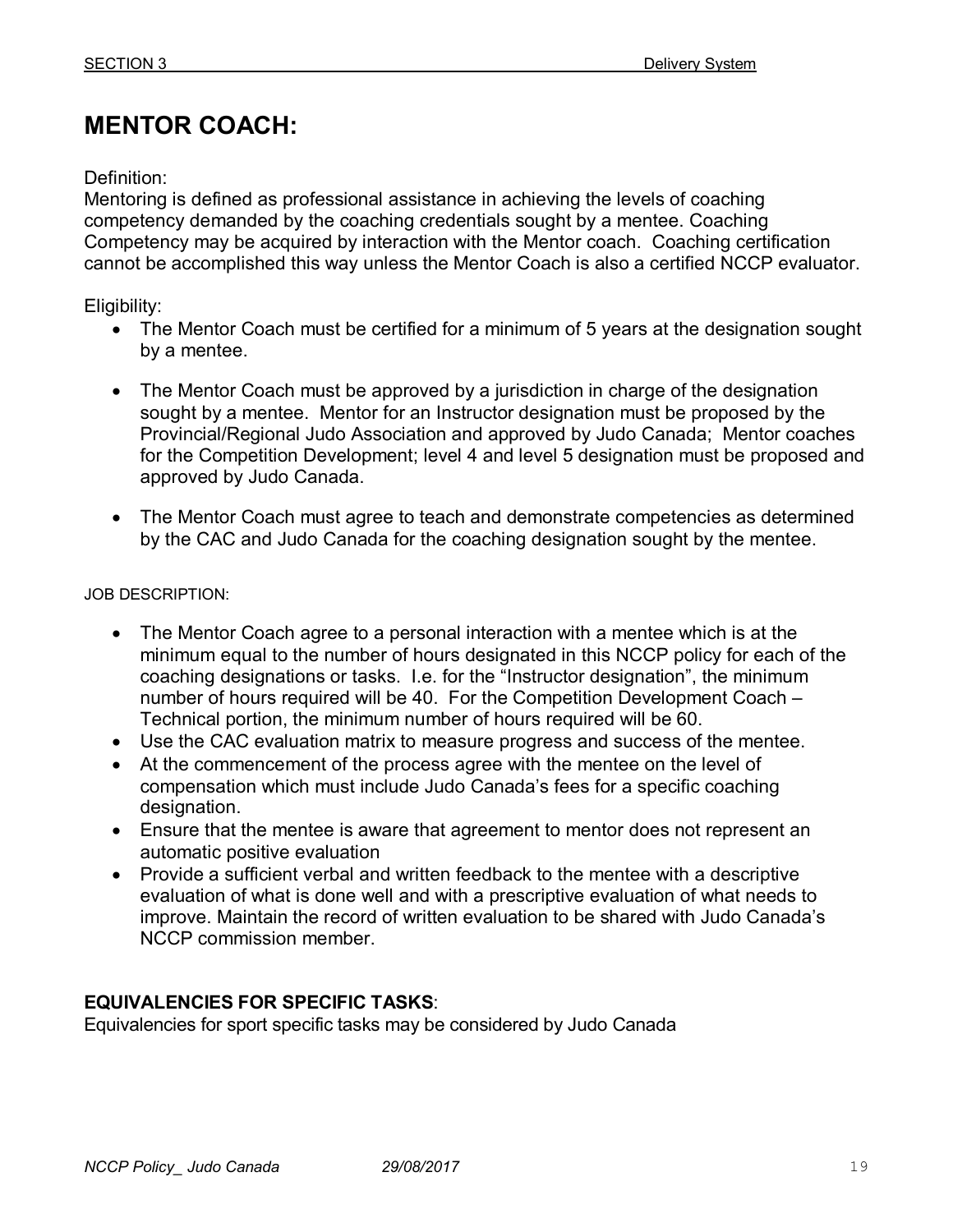# **MAINTENANCE OF CERTIFICATION PROCESS**

- 1. The certification is valid for 5 years
- 2. Ethical Decision Making on line evaluation must be taken by all certified coaches at least once in a life time. All coaches whose certification to the new standards have been transferred as equivalencies from the old NCCP level system, must take the MED on line during the first 5 years after the transfer of qualification was made. Note that the fee for the on-line evaluation is imposed by the CAC and Judo Canada cannot wave it.
- 3. To qualify for certification maintenance, the instructor/coach must be active in judo
- 4. To maintain certification, the instructor/coach must meet conditions specified in the Professional Development chapter below
- 5. If the professional development requirement is not met, the instructor/coach will have to be re-evaluated in order to re-gain certification.

All records of participation in Professional development activities delivered under the jurisdiction of Judo Canada must be recorded in the LOCKER by the facilitators/course conductors or NCCP personnel who are granted access to the CAC Locker Database.

# **PROFESSIONAL DEVELOPMENT**

Professional development is required for coaches to renew "Certified" status in any context.

Professional development requirements must be completed by the end of the period for which the certification is valid.

No professional development activity is required to renew the "Trained" status.

| Maintenance of Certification                                         | Minimum Professional Development credits required |
|----------------------------------------------------------------------|---------------------------------------------------|
| Context (includes any gradation)                                     | Certification validity is 5 years                 |
| Assistant; Community Instructor;<br>Introduction to judo PE teacher. | 10 points                                         |
| Instructor                                                           | 20 points                                         |
| Coach - Competition - Development;<br>Coach High Performance         | 30 points                                         |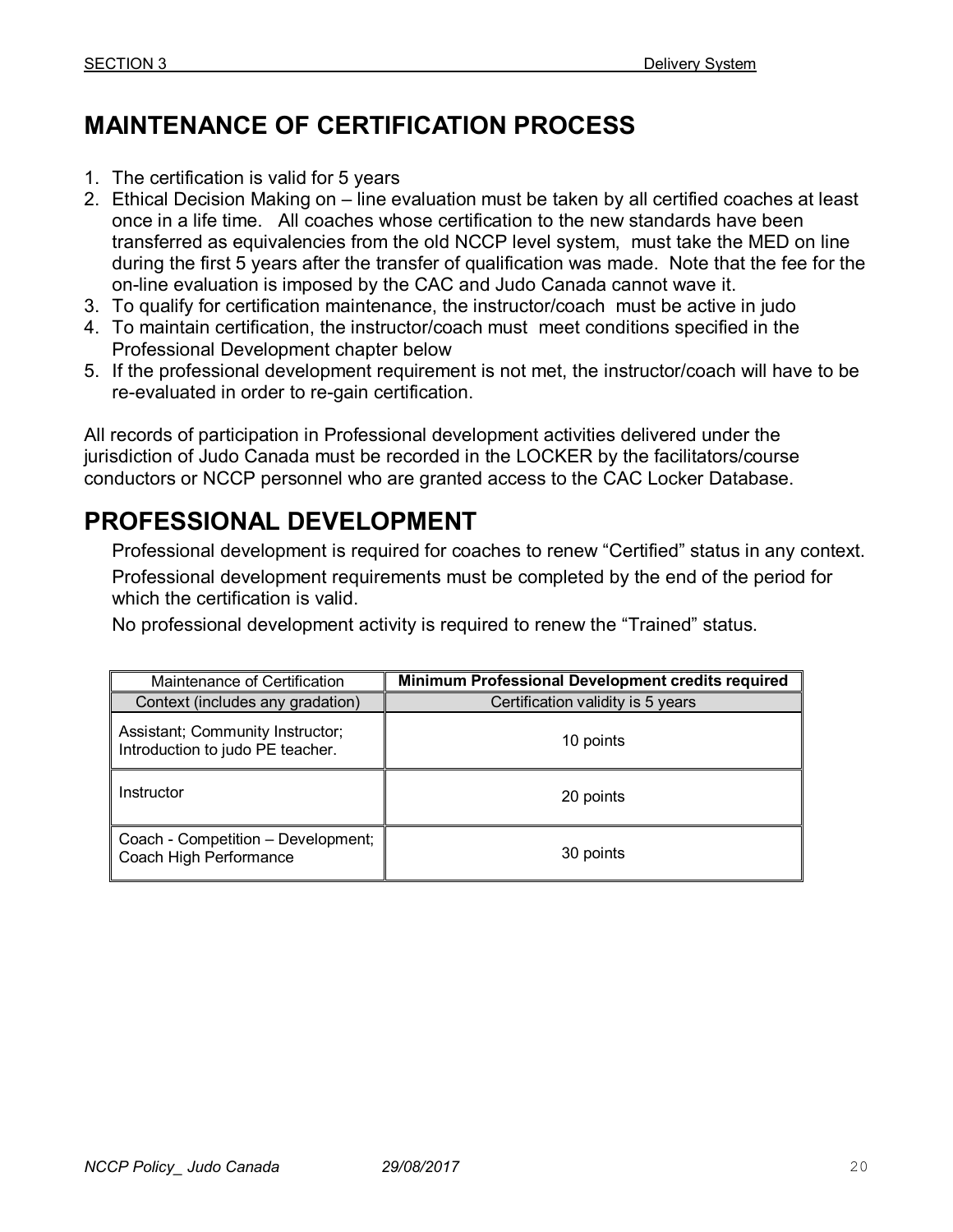Professional Development credit is available in all of the following activity categories, within the limits described:

|             | <b>Activity Category</b>                                                      | <b>Points</b>                                                                                                                                             | <b>Limitations</b>                                                                                   |  |
|-------------|-------------------------------------------------------------------------------|-----------------------------------------------------------------------------------------------------------------------------------------------------------|------------------------------------------------------------------------------------------------------|--|
| Coaching    | Active coaching                                                               | 1 point/year for every season<br>coached<br>1 point/year Coach Developer<br>activity                                                                      | To a maximum of 5 points                                                                             |  |
|             | NCCP activity- Judo modules                                                   | 5 points/module*                                                                                                                                          | No maximum or minimum                                                                                |  |
| Technical   | Non-NCCP activity -<br>Technical clinics and courses<br>sanctioned Nationally | 3 points for $\sim$ a minimum of 3h<br>of an activity. One activity can<br>not be claimed for more than 3<br>points, regardless of its<br>length.         | No maximum or minimum                                                                                |  |
|             | Coach self-directed activity                                                  | 3 points for the valid<br>certification period - I.e. Saint<br>John Ambulance; I.e.<br>approved by Judo Canada<br>On- line educational judo<br>materials. | <b>Maximum</b> of 3 points for<br>certification renewal period                                       |  |
|             | Re-evaluation in context                                                      | 100% of the points required<br>for PD credit in the context                                                                                               | No other PD is required if<br>coach chooses re-evaluation                                            |  |
|             | NCCP activity - CAC<br>modules                                                | 5 points/in class or electronic<br>module                                                                                                                 | No maximum or minimum                                                                                |  |
| Multi-sport | Non-NCCP activity                                                             | 1 point/hour of activity up to 3<br>points maximum for a single<br>activity.                                                                              | To a maximum of 50% of<br>required PD credit for the<br>context in a certification<br>renewal period |  |
|             | <b>University Courses</b>                                                     | <b>TBD</b>                                                                                                                                                |                                                                                                      |  |

**NOTE: All coaches whose certification status was transferred from the old NCCP paradigm, must in the first re-certification period take the Make Ethical Decision (MED) on line evaluation. As per the CAC policy, the MED training is a fundamental requirement of the new NCCP and without it's completion the re-certified status will not be triggered in the LOCKER regardless of the number of points accumulated from other activities.** 

For a recertification, regardless of coaching designation, a coach must accumulate points from all three categories: Coaching; Technical; Multi-sport as well as take any mandatory activity or module, as may be from time to time designated by the CAC or Judo Canada

The CAC will maintain, for the benefit of the NCCP Partners, a national list of multi-sport NCCP and non-NCCP activities that are eligible for Professional Development credit along with the corresponding credit for each activity. Many of the multisport modules offer an Online option. Any multisport module completed by a coach will automatically register in the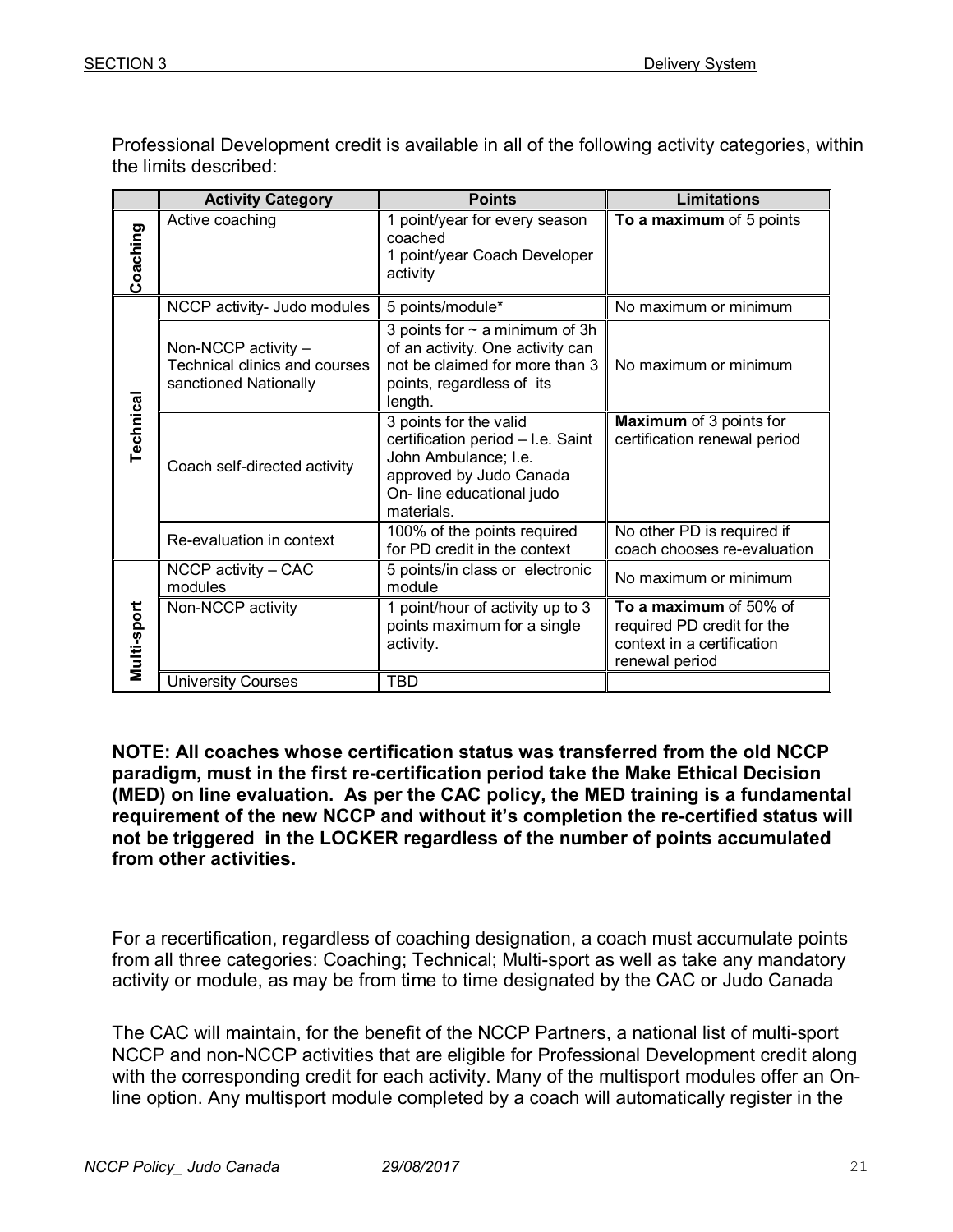LOCKER DB and count for the PD. For more information on multisport modules offered by the CAC see: http://www.coach.ca/multi-sport-training-s15501

Judo Canada will maintain and publish a list of judo activities that are eligible for Professional Development credit along with the corresponding credit for each activity.

A coach must complete the required Professional Development within the valid certification period to renew their certification.

Points cannot be transferred from one re-certification period to the next. I.e  $- a$ Competition Development Certified coach accumulates 50 points in the 5 years period. On the date of recertification these points are annulled and the coach starts the next recertification period at "zero" points.

Only those professional development credits entered in a coach's record on the NCCP Database will be used to determine whether the coach meets the context-specific requirements within the current certification period of valid certification.

All non-NCCP activity related to renewal of certification and Professional Development data entered on the Database will be subject to a user-pay system (i.e. Red Cross First Aid course).

Certified (Renewed) status will be given only to those coaches who accumulate the required professional development credits with the current certification renewal period. Failure to accumulate the required professional development credits within the specified time causes the coach's status to be changed to Certified (Not-Renewed).

Coaching and other self-directed PD activities must be entered in the LOCKER by the coach. These activities must be recorded once a year. **No retroactive registration is allowed by the LOCKER**.

### Glossary:

Non-formal learning is any organized educational activity outside of the NCCP that provides learning opportunities for coaches. Examples include coaching conferences, seminars, apprenticeship programs, workshops, and clinics.

Informal learning is the lifelong process of acquiring knowledge, skills, attitudes, and insights through daily experiences and exposure to coaching and sport. Informal learning happens in a wide variety of settings including, previous experience as an athlete, informal mentoring, dayto-day coaching experiences, and interaction with peer coaches and athletes.

Self-directed learning occurs when the coach reflects upon their technical, practical, and critical coaching issues and determines how to overcome practical coaching dilemmas. Self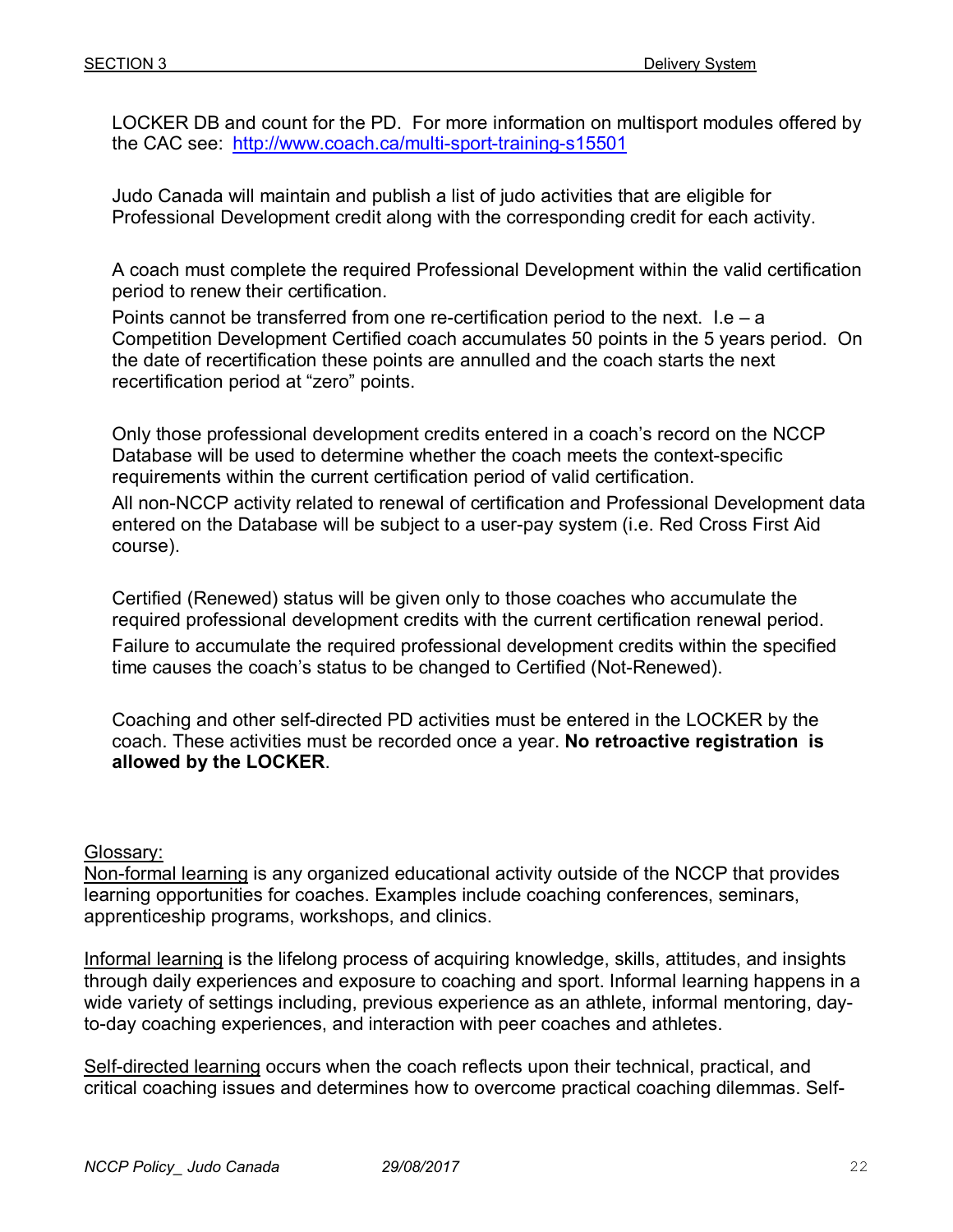directed learning makes use of a wide variety of materials, including coaching and sports science manuals, books, journal articles, videos, and Internet sources, etc., that were created for the purpose of enabling learning.

Season of coaching is the normal coaching period for a context in a sport. It could be a partial year or a full year. Coach must register this activity in his own Locker profile.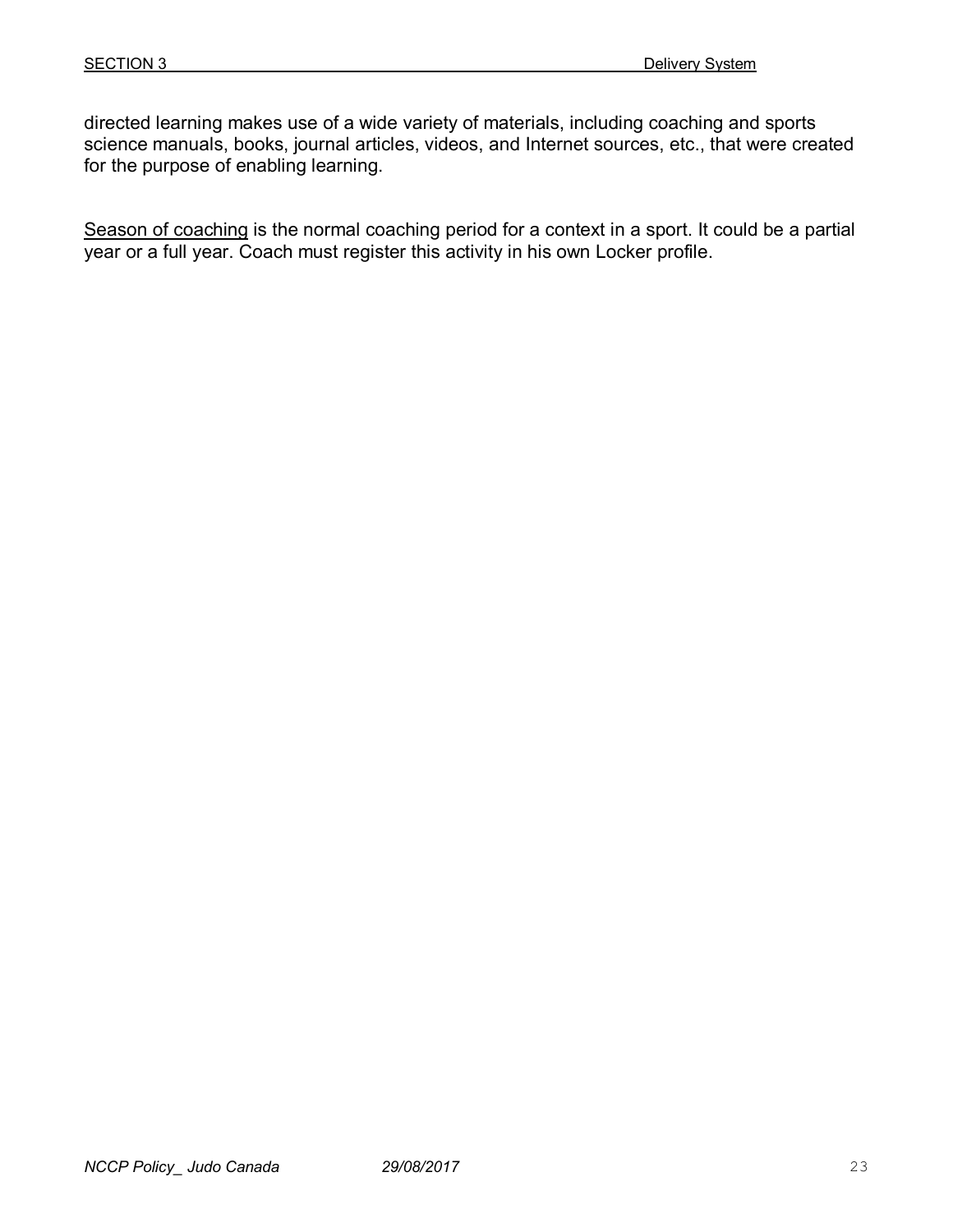# **THE COACH DEVELOPER PATHWAY**

#### **Judo Specific Training for Coach Developers - Assistant, Instructor and Competition Development courses and evaluations**

|        | <b>Eligibility</b>                                                                                                                                                                    |  |
|--------|---------------------------------------------------------------------------------------------------------------------------------------------------------------------------------------|--|
| ٠<br>٠ | Must meet minimum age, experience and qualification eligibility criteria as defined in the Judo Canada NCCP policy.<br>Must be recommended by Provincial/Territorial Judo Association |  |
|        | Training of the Coach Developers – as per the CAC policy:                                                                                                                             |  |

 $ers - as$  per the CAC policy: http://coach.ca/coach-developer-training-s16933

for each of the contexts in Judo Canada NCCP program, the Coach Developer must get through the following process:

- 1. CAC Core training three (3) options available Facilitator, Evaluator, Master Coach **Developers**
- 2. Facilitator training context specific by Judo Canada designated Coach Developer
- 3. Evaluator training context specific by Judo Canada designated Coach Developer
- 4. Co facilitation of learning activities with a certified Coach Developer
- 5. Co evaluation of coaches with a certified Coach Developer
- 6. Evaluation during delivery of a course by a certified Coach Developer
- 7. Evaluation during evaluating of a coach by a certified Coach Developer



### **National and Provincial/Territorial MASTER Coach Developers**

- A nomination for a National Master Coach Developer is made by Judo Canada.
- A nominated for a Provincial/Territorial Master Coach Developer is made by Provincial Associations and approved by Judo Canada.
- **Must complete the CAC Master Coach Developer training.**
- Coach Developer must maintained the "Certified" status as per the CAC policy.
- Master Coach Developers will be able to mentor on one on one basis, new Coach Developers on as needed basis. An individual training program of new Coach Developers must be approved by Judo Canada.
- Master CD will approve registered in the LOCKER NCCP activities

 $\overline{a}$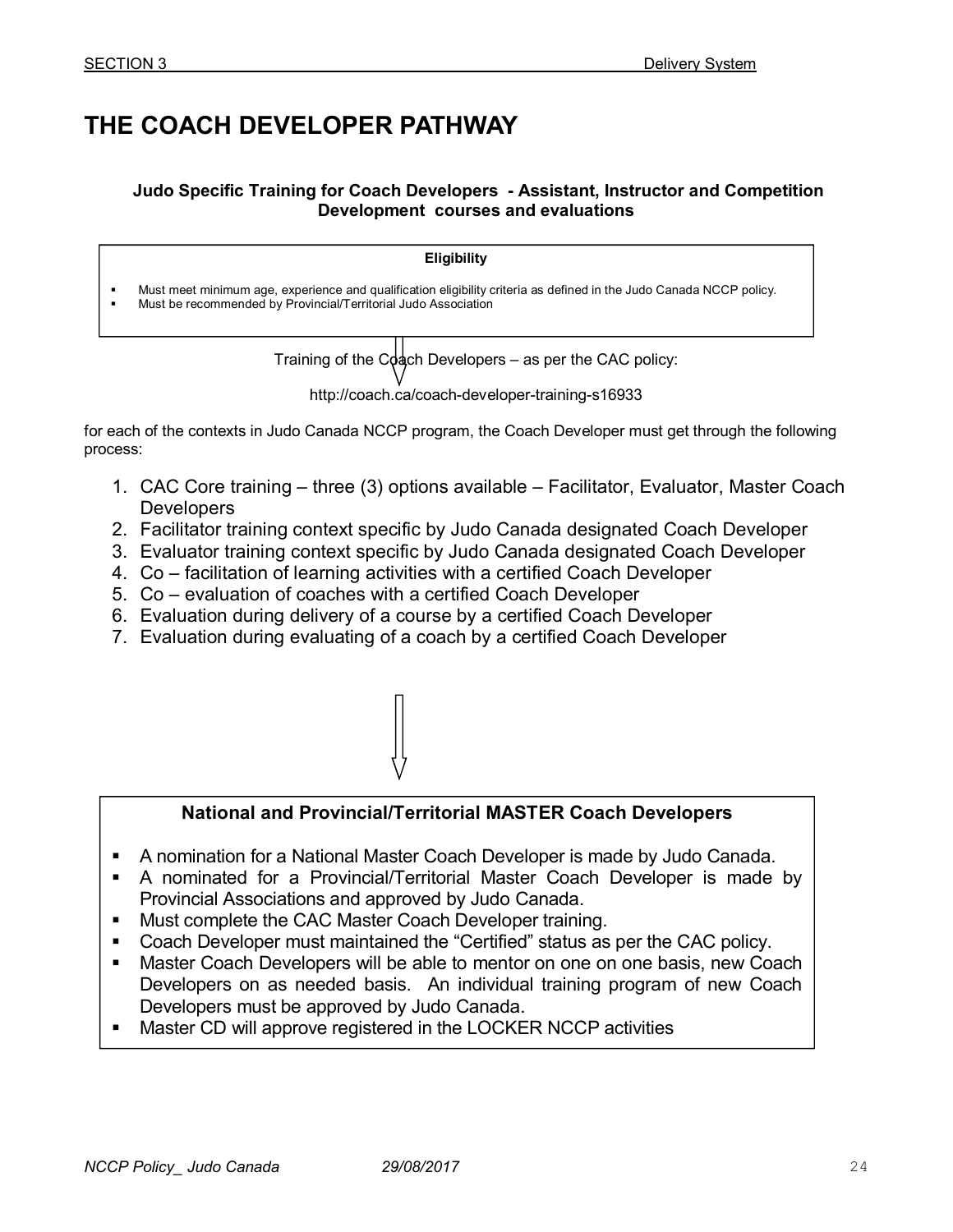# **COACH DEVELOPER - LEARNING FACILITATOR –**

# **RESPONSIBILITIES**

Learning Facilitators/are those individuals who will be leading Technical NCCP courses and as such will:

Responsibilities:

- 1. Be responsible to deliver the courses as outlined in the Technical and LF/CC Manuals.
- 2. Prepare as necessary.
- 3. Attend training opportunities as indicated by the Master Coach Developer.
- 4. Must send the all course forms to the provincial NCCP chair and must keep a copy of the forms used for personal records; Or, when the activity is supported by the LOCKER on-line support system, inform the Master Coach Developer who scheduled that activity about its' conclusion and update on any new and last minute developments that took place during that activity.

### **LEARNING FACILITATOR – ASSISTANT AND INSTRUCTOR**

COURSES or MODULES IDENTIFIED FOR THE DA and DI TRAINING

To obtain accreditation as a DA / DI Course Facilitator (CF) in Judo, the candidate must meet the following requirements:

- 1. Minimum age 24.
- 2. Minimum rank Nidan
- 3. Recommendation from the Provincial Association to Judo Canada for acceptance
- 4. Minimum Competition Development certified; or a university degree in physical education / kinesiology or equivalent background and experience.
- 5. Must have passed the online "Making Ethical Decisions" component
- 6. A Master Coach Developer recognized by Judo Canada will train and evaluate the Learning Facilitators to complete their certification.
- 7. The material used during the DA/DI course will only be the CAC and Judo Canada approved materials. The material will be distributed in electronic format on the deadline date of the registration.

The Course Facilitator's status will be maintained by delivering a minimum of one DA/DI course per 2 years and by taking a professional development activity as per Judo Canada's requirements once every quadrennial.

### **LEARNING FACILITATOR COMPETITION DEVELOPMENT**

The Competition Development facilitator is an instructor, administrator and facilitator. The candidate for must meet the following requirements:

1. Minimum age 26.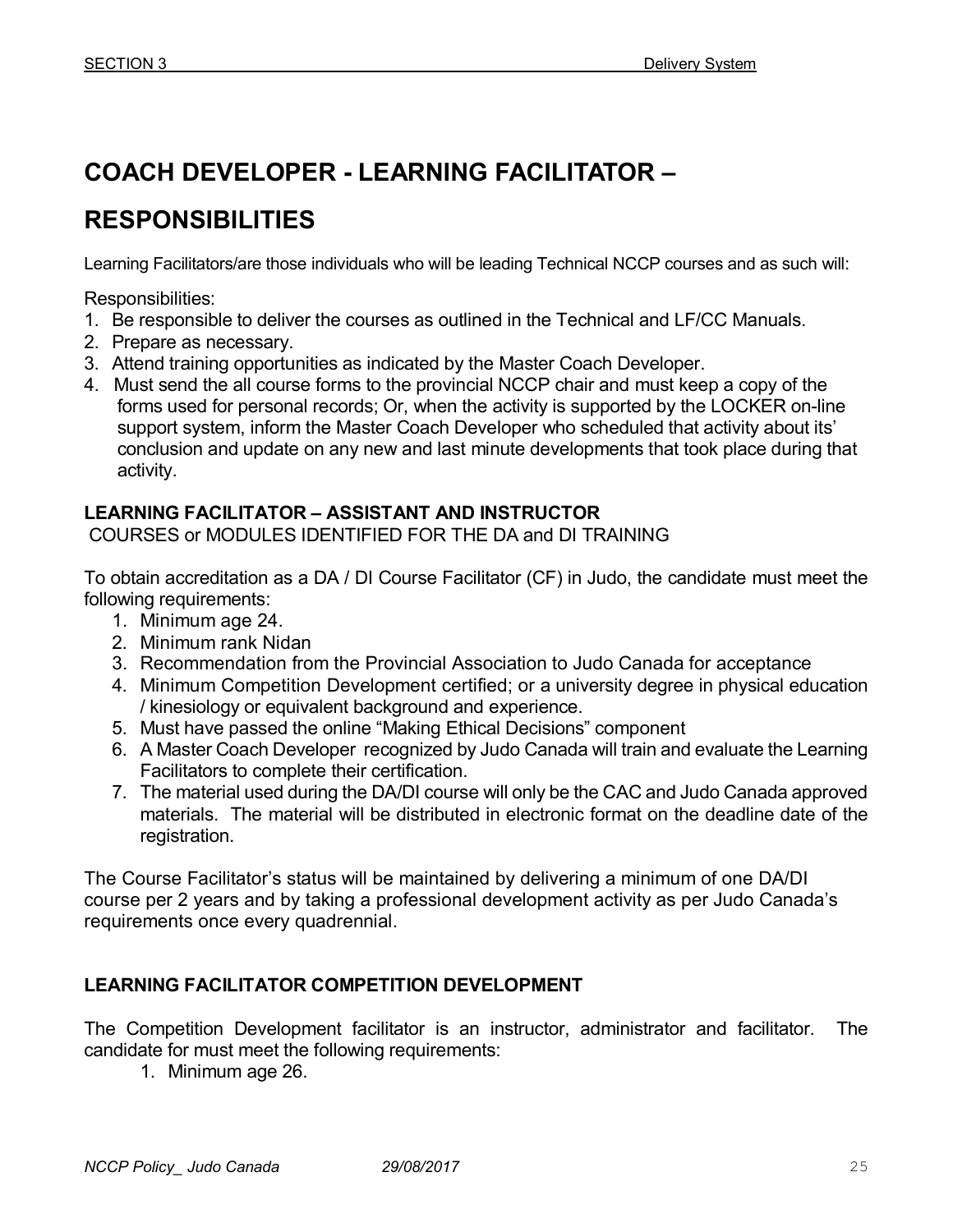- 2. Minimum rank Nidan Nomination by Judo Canada The candidate must have a minimum of 4 years coaching experience as CompDev coach.
- 3. Prior to a Comp Dev learning experience, the facilitator must ensure that all course materials are distributed to the registered participants in advance of the course.
- 4. The facilitator must arrange for facilities; audio/visual equipment and resources etc.
- 5. The facilitator must arrange when required for Sport Science Specialists and judo experts to present various sections of this learning experience in accordance with the policies of Judo Canada and the CAC (honoraria, expense...).
- 6. The presentation by expert groups must be coordinated, and supporting material must be duplicated and distributed to the participants. .

The facilitator must complete all NCCP form and Judo Canada expense form (if applicable).

# **MASTER COACH DEVELOPER - LEARNING FACILITATOR**

To obtain accreditation as Master Learning Facilitator (MLF) the candidate must meet the following requirements:

- 1. For National Master Coach Developer Learning Facilitator the candidate must be nominated by Judo Canada.
- 2. For a Provincial/Territorial MCD, the candidate must be nominated by Judo Canada or Provincial/Territorial Judo Association.
- 3. May be designated as Master CD for specific designation I. e. Master CD for Dojo Assistant and Dojo Instructor
- 4. Must complete the CAC Core training for Master Coach Developers.
- 5. Minimum rank Yondan ,
- 6. Recommended HP Coach or Graduate of the Advanced Coaching Diploma Program or University Degree (preferably in Phys. ED ; Kinesiology or other science areas). Or certified CAC Master CD.
- 7. For Provincial Appointments, Master CD must be approved by Judo Canada.
- 8. The candidate must be involved in training of all aspects of judo.
- 9. The MCD must organise and deliver (in cooperation with Judo Canada) one professional development activity for LF per quadrennial.

Master CD must deliver a minimum of one of each NCCP Learning Experiences for each context/level for which they are designated, per quadrennial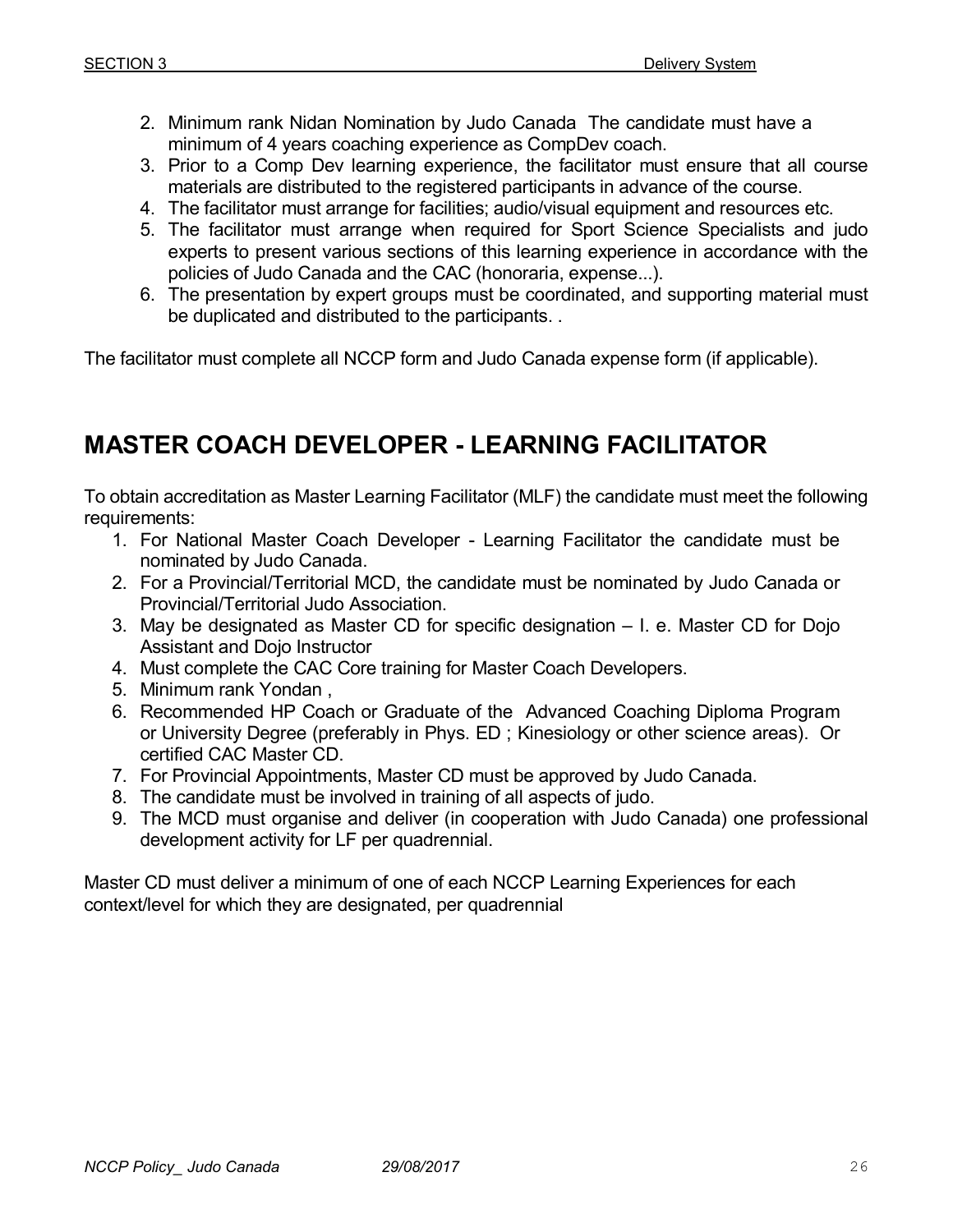### **ADMINISTRATIVE ROLES AND RESPONSIBILITIES**

To guarantee that the Certification Program functions as smoothly as possible without duplication of effort, a recommended structure of roles and responsibilities for the administrators of the program at the Provincial Association level has been developed.

It is designed on the premise that the continued growth of Judo will eventually require that the work load be spread over more volunteers in an effort to prevent placing too many demands on a few individuals.

The structure defines the roles of the National Office, the Judo Canada NCCP chairman, the Provincial NCCP Chairman, and the Coach Developers.

The NCCP Committee for Judo Canada in consultation with the Provincial Associations will be responsible for the selection of one individual as the Provincial NCCP Chairman.

# **JUDO CANADA NCCP CHAIRPERSON**

The National NCCP Chairman will administer and co-ordinate the implementation of the Judo Canada National Coaching Certification Program at the national level. Judo Canada NCCP Chair may be involved in the program as a Master Coach Developer or Coach Developer

**Responsibilities** 

- 1. Work in partnership with the National Office to:
	- a) remain current with developments in the NCCP,
	- b) provide information and required reports on the implementation of NCCP, and
	- c) provide input into the development of the administration of the NCCP
- 2. Liaise with the Chairs of appropriate Committees on NCCP matters in promoting the objectives, requirements and development.
- 3. Liaise with Judo Canada on available funds for NCCP courses, publicity, promotion and development.
- 4. Coordinate an annual publication of the National NCCP calendar specifying course dates, locations and assigned Learning Facilitators.
- 5. To determine the needs for training of CDs and MCD's. To evaluate the implementation of NCCP.
- 6. To ensure the standard of the NCCP is maintained.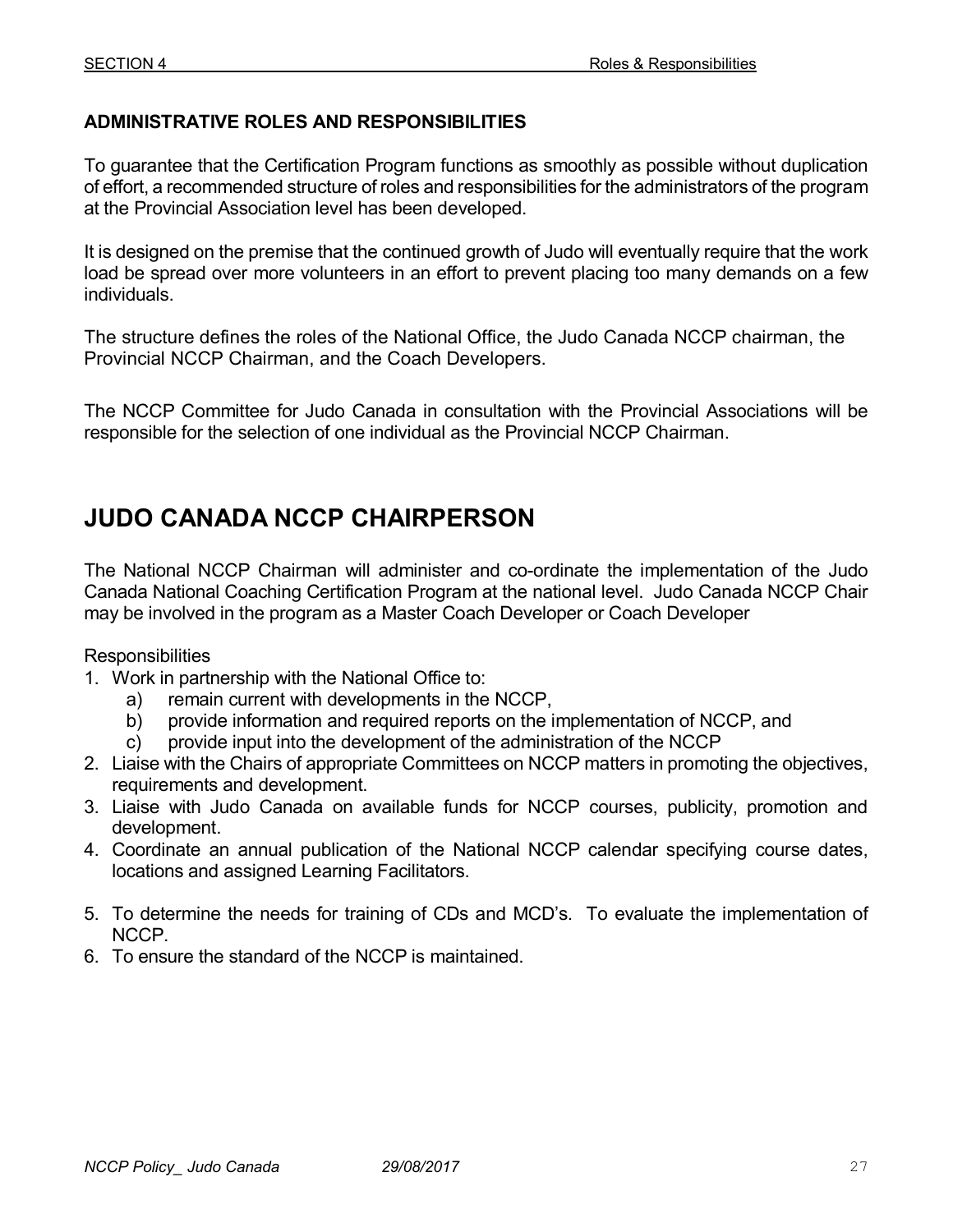# **PROVINCIAL NCCP CHAIRPERSON**

The Provincial NCCP Chairman will administer and co-ordinate the implementation of the Judo Canada National Coaching Certification Program at the provincial level. This person may be involved in the NCCP as a Master Coach Developer or Coach Developer.

**Responsibilities** 

- 1. Work in partnership with the National Office to:
	- a) remain current with developments in the NCCP,
	- b) provide information and required reports on the implementation of NCCP within his/her province, and
	- c) provide input into the development of the administration of the NCCP
- 2. Liaise with the Executive of the Provincial Association on NCCP matters in his/her province promoting the objectives, requirements and development.
	- 1. Ensure that a proper administrative support is provided to facilitators designated to deliver courses.
- 3. Where applicable, liaise with the provincial government representative on available funds for NCCP courses, publicity, promotion and development.
- 4. Work with Master Learning Facilitators (MLF) to establish course dates, venues, and assignment of facilitators. To determine the needs for training of LFs. To evaluate the province's implementation of NCCP. To ensure the standard of the NCCP is maintained.
- 5. Liaise with LFs, on provincial government activities, and provincial implementation procedures.
- 6. Will manage the provincial budget allocated to the provincial NCCP portfolio.
- 7. Provide the publicity and administration necessary to present courses.
- 8. Must forward all course forms received from LFs to the National Office and the National NCCP chair.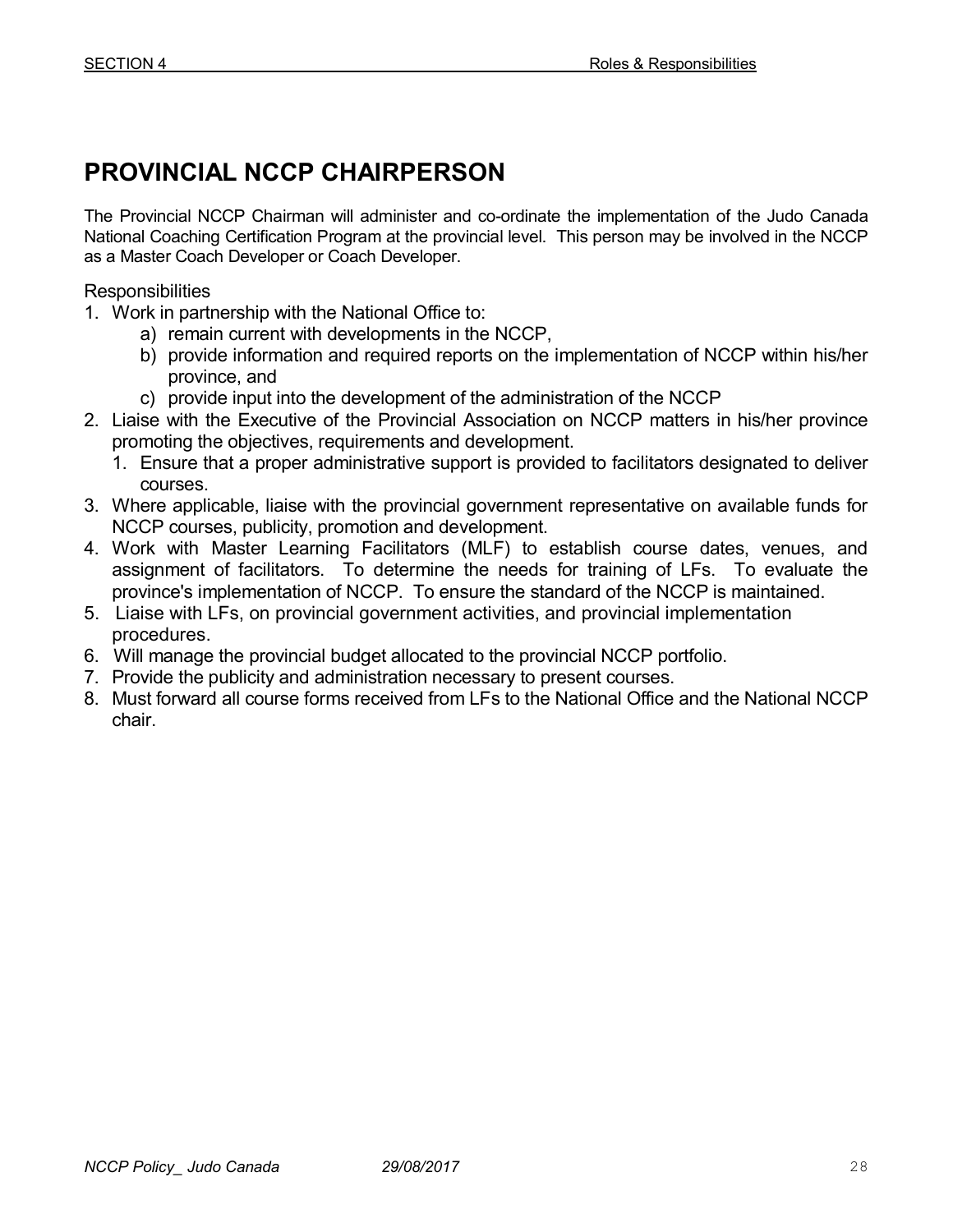# **EQUIVALENCIES:**

As of May 2015 all old level 1 – 3 NCCP certifications were transferred into the new system and are reflected in coaching transcripts in the LOCKER CAC Database.

In accordance with recommendation of the CAC policy on equivalencies, the following were granted:

- 1. level 1 NCCP certified coaches were granted DA certified status Instructor to Beginners
- 2. level 2 NCCP certified coaches were granted DA certified status & DI certified status Introduction to Competition, Instructor to Beginners and Instructor to Intermediate certified status.
- 3. level 3 NCCP certified coaches were granted Competition Development Coach certified status.
- 4. coaches who took Theory AND Technical at any level, were granted a trained status at the module where both technical and theory were concluded;

#### **TRANSFER OF QUALIFICATIONS FOR LEVEL 4 AND LEVEL 5 CERTIFIED COACHES (Date TBD by the CAC) .**

As per the CAC policy the following transfer of qualifications apply:

Level 4 Certified coaches will get the following:

- 1. Level 4 certified status will be maintained in the LOCKER indefinitely
- 2. Automatic Transfer to the Competition Development Certified Status
- 3. Automatic Transfer to the Competition Development Advanced Gradation Trained status.
- 4. Potential Transfer to the Competition Development Advanced Certified status, pending these coaches involvement in working with National Team Athletes competing internationally.
- 5. The Professional Development requirements as per the Competition Development standards

Level 5 Certified coaches will get the following:

- 1. Level 5 certified status will be maintained in the LOCKER indefinitely
- 2. Automatic Transfer to the Competition Development Certified Status
- 3. Automatic Transfer to the Competition Development Advanced Gradation Certified status.
- 4. Automatic Transfer to the High Performance Coach trained status
- 5. Potential Transfer to the High Performance Certified status, pending these coaches involvement in working with National Team Athletes competing internationally.
- 6. The Professional Development requirements as per the Competition Development standards

### COMPETITION DEVELOPMENT ADVANCED GRADATION

#### HIGH PERFORMANCE COACH

Specifics of these programs to be agreed on by August 31, 2017 and included in this policy. CAC lead training on these subjects is scheduled for July 13<sup>th</sup>, 2017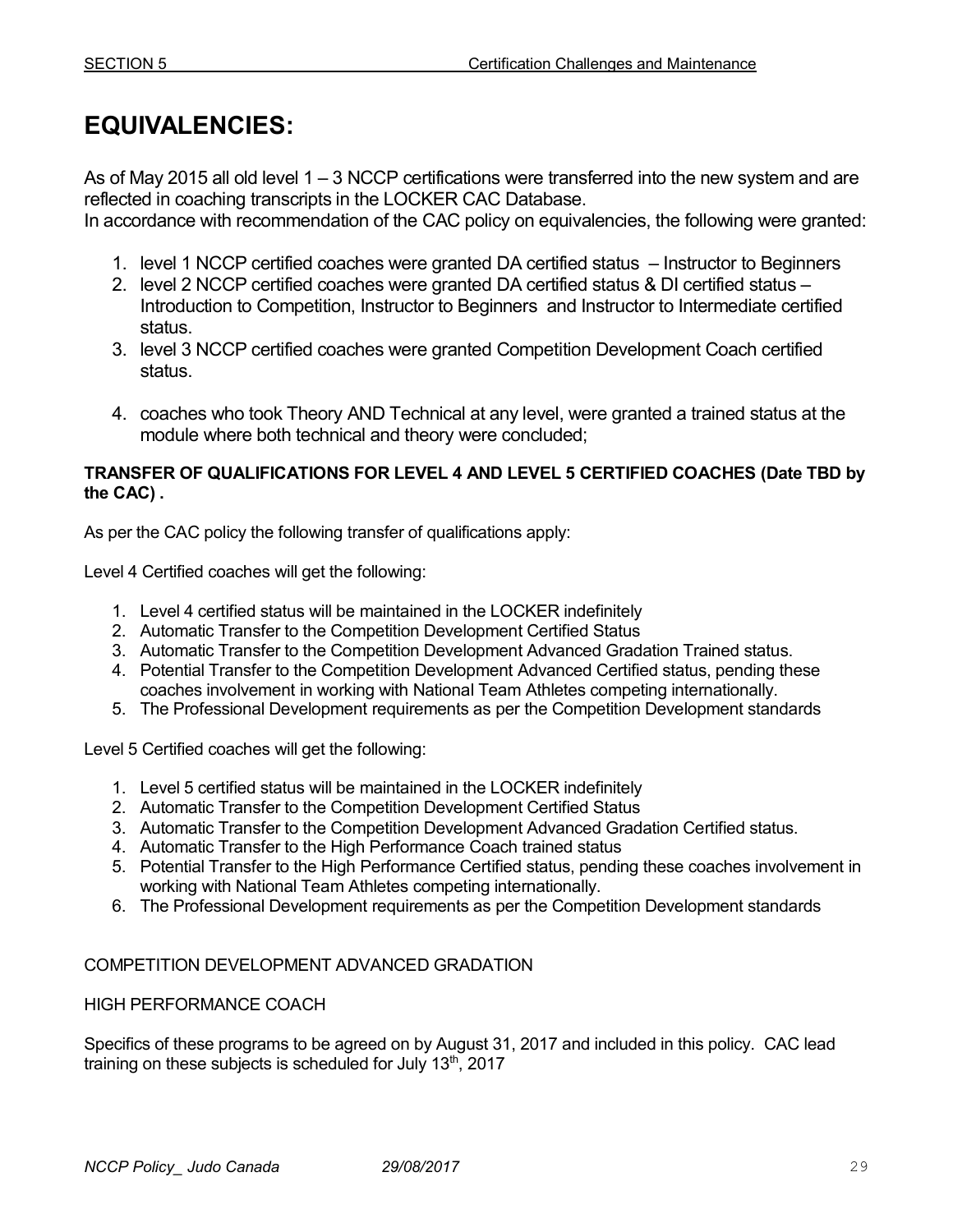**NOTE: Judo Canada in accordance with the CAC policy does not recognize equivalencies for any foreign coaching credentials. All candidates have the right to a Program Challenge (see below).** 

### **PROGRAM CHALLENGE**

\* In the certification processes below, the NCCP committee reserves the right to review special cases.

- Challenges only exist to attain a "certified" status in the desired level. There are no challenges to attain the "trained" status.

- All program challenges must be submitted to Judo Canada with a non-refundable fee. Judo Canada will select a certified Coach Developers - evaluator(s).

- All Instructors must submit a letter of recommendation from their sensei, or their Provincial/Territorial Judo Association. All challengers to Competition Development Certification status must submit a letter of recommendation from their provincial association.

- All challengers must meet the prerequisites for the specific designation as defined in this policy.

- All challengers must successfully complete the appropriate online "Making Ethical Decisions" component.

- All challengers will only have one attempt to successfully complete the challenge. No second challenge for the same coaching designation will be allowed.

- The program challenge consists of a competency evaluation:

- Assistant (\$ 410)
	- Must successfully complete the evaluation process as defined in this policy.
- Instructor (\$510)
	- Must successfully complete the evaluation process as defined in this policy.
- Competition Development (\$1010.00)
	- Must successfully complete the evaluation process as defined in this policy.
	- An oral defence must be made to a panel of experts identified by Judo Canada at a time and location decided on by Judo Canada.

### **REVOKING CERTIFICATION**

In certain circumstances, Judo Canada reserves the right to revoke the certification of the coach/instructor. Such circumstances include but are not limited to:

Breach of the Coach's code of conduct Breach of the NCCP code of ethics Breach of Judo Canada By-Laws Felony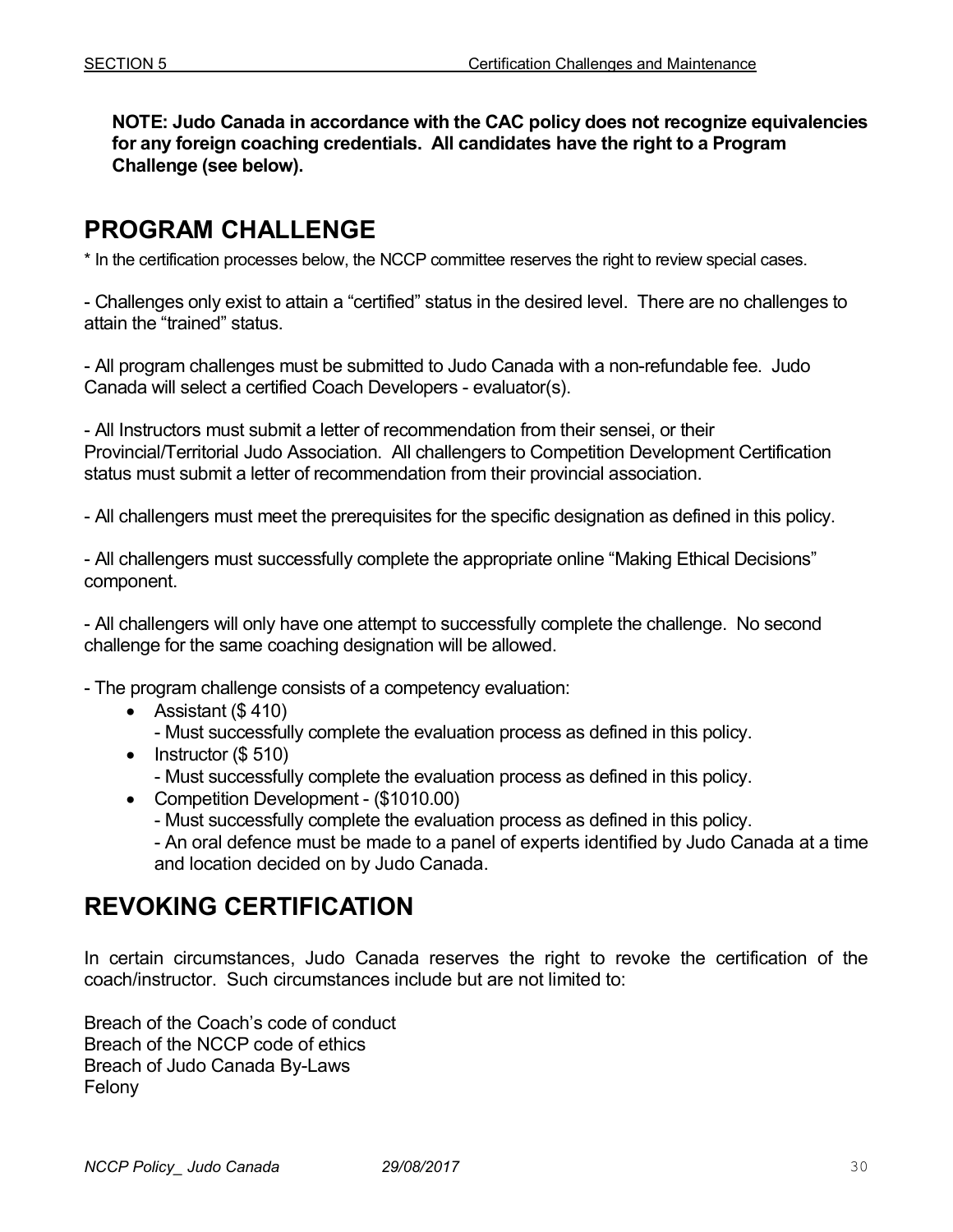In cases where a formal complaint or observation is registered/shared with Judo Canada, an ad hoc committee will investigate. Judo Canada's Grievance and Appeal policy will apply.

A certification will only be deemed valid if the coach/instructor is a member in good standing with Judo Canada.

# **FEE STRUCTURE**

| Course & Evaluation                                                | Minimum<br>course fee * | Judo Can.<br><b>Portion</b> | <b>Challenge Fee</b> | Judo Can.<br>20% Portion |
|--------------------------------------------------------------------|-------------------------|-----------------------------|----------------------|--------------------------|
| Dojo Assistant                                                     | \$285.00                | \$85.00                     | \$410.00             | \$85.00                  |
| DA (non-member)                                                    | \$335.00                | \$125.00                    | N/A                  | N/A                      |
| Dojo Instructor                                                    | \$360.00                | \$95.00                     | \$510.00             | \$95.00                  |
| DI (non-member)                                                    | \$510.00                | \$145.00                    | N/A                  | N/A                      |
| Comp Dev                                                           | \$510.00                | \$510.00                    | \$1010.00            | \$1010.00                |
| Comp Dev (non-<br>member)                                          | \$1010.00               | \$1010.00                   | N/A                  | N/A                      |
| Recommended Learning<br><b>Facilitator/ Evaluator</b><br>honoraria | \$55.00/h*              |                             |                      |                          |

NOTE: If the Combined Assistant and Instructor Course is offered the recommended fee is: \$545 and it includes:

- The DA course fee is \$185 and does not include an evaluation fee.
- The DI course fee is \$360 and it includes the evaluation.

It does not include the fee for the Backcheck which has to be paid by the participants when requesting the check on line.

Note: Maximum Evaluators honorarium for Assistant and Instructors to be set by Provincial/Territorial associations

### **Professional Development Participation Fees**

| Professional Development courses                              | Fees     |
|---------------------------------------------------------------|----------|
| Module 1: Making Ethical Decisions/<br>Safety/Liability (MED) | \$ 70.00 |
| Module 2: Basic Judo Technical -<br>Teaching & Learning Judo  | \$110.00 |